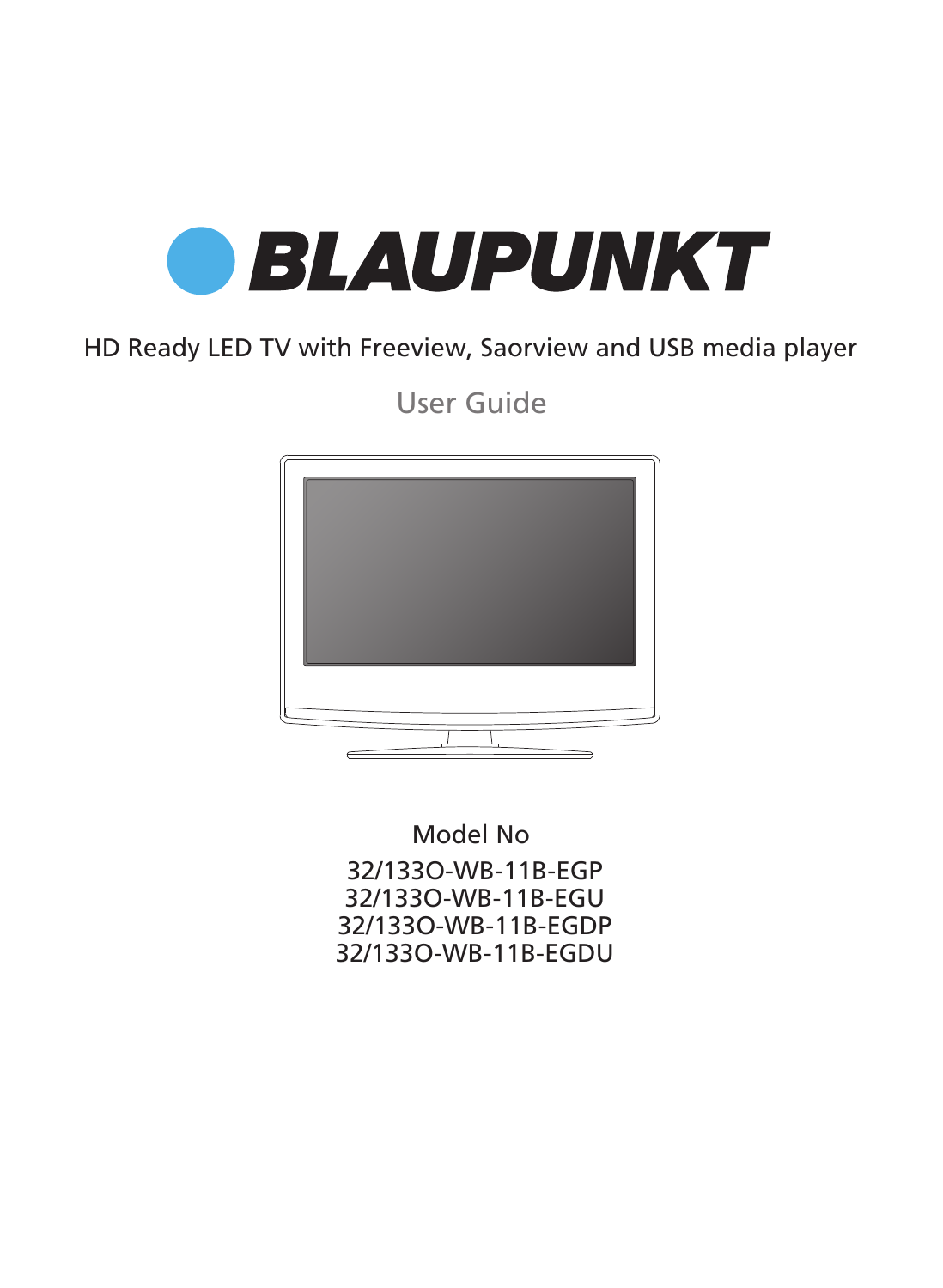# **Important safety instruction**



#### **CAUTION** SK OF ELECTRIC SHOCK **DO NOT OPEN**



### **Please read these instructions. All the safety and operating instructions should be read before the appliance is operated.**

### **Warnings**

• Television sets which weigh 20kg or more must be lifted and carried by at least 2 people.

• This television does not contain any parts that are serviceable by the user. In case of a fault, contact the manufacturer or authorised service department. Exposing the internal parts inside the TV may endanger your life. The manufacturers guarantee does not extend to faults caused by repairs carried out by unauthorised third parties.



To prevent spread of fire, keep candles or other open flames away from this product at all times

• To reduce the risk of fire, electric shock or damage to the TV, do not expose it to dust, rain or moisture. Never expose the TV to dripping or splashing and do not place objects filled with liquids on or near the TV.

• Do not connect any external devices (DVD player, games console etc) when the TV is switched on. Disconnect both the TV and device from the mains before connecting. Only switch appliances on when the connection process is complete.

Do not place the television in a confined space and do not obstruct the ventilation openings at the rear of the television.

• When installing on a wall, ensure the TV is at least 5cm from the wall for ventilation.

• Always ensure that the TV's ventilation openings are not covered with items such as newspapers, tablecloths, curtains, etc.

• Dispose of this television and any components including batteries in an environmentally friendly manner. If in doubt, please contact your local authority for details of recycling.

• Ensure this TV is used in moderate climates only.

#### **WARNING: Never place a television set on an unstable location. A television set may fall, causing serious personal injury or death. Many injuries, particularly to children, can be avoided by taking simple precautions such as:**

Use cabinets or stands recommended by the manufacturer of the television set.

• Only use furniture that can safely support the television set.

• Ensure the television set is not overhanging the edge of the supporting furniture.

• Do not place the television set on tall furniture (for example, cupboards or bookcases) without anchoring both the furniture and the television set to a suitable support.

• Do not place the television set on cloth or other materials that may be located between the television set and supporting furniture.

• Please educate children about the dangers of climbing on furniture to reach the television set or its controls.

• If your existing television set is being retained and relocated, the same considerations as above should be applied.

### **Safety**

For your safety, this appliance is fitted with a fused 3 pin mains plug. Should the fuse need to be replaced, ensure that any replacement is of the same amperage and approved with the BSI mark.

• Never try and replace the mains plug unless you have adequate qualifications and are legally authorised to do so. In the event that a replacement mains cable is required, contact the manufacturer for a suitable replacement.

• Never use the television if it is damaged in any way.

Always place the television on a flat level surface avoiding anywhere which may be subject to strong vibration.

• The ideal distance to watch the television is approximately five times the length of the diagonal measurements of the TV screen.

• Ensure the television is not placed on top of the power cable as the weight of the television may damage the cable and cause a safety hazard.

• Never place mobile phones, speakers or any other device which may cause magnetic or radio interference, near the television. If interference is apparent, move the device causing the interference away from the television.

• To disconnect the set from the mains, remove the mains plug from the socket.

• Ensure that the mains plug is always easily accessible.

#### **WARNING: Excessive volume when using earphones and headphones can cause loss of hearing.**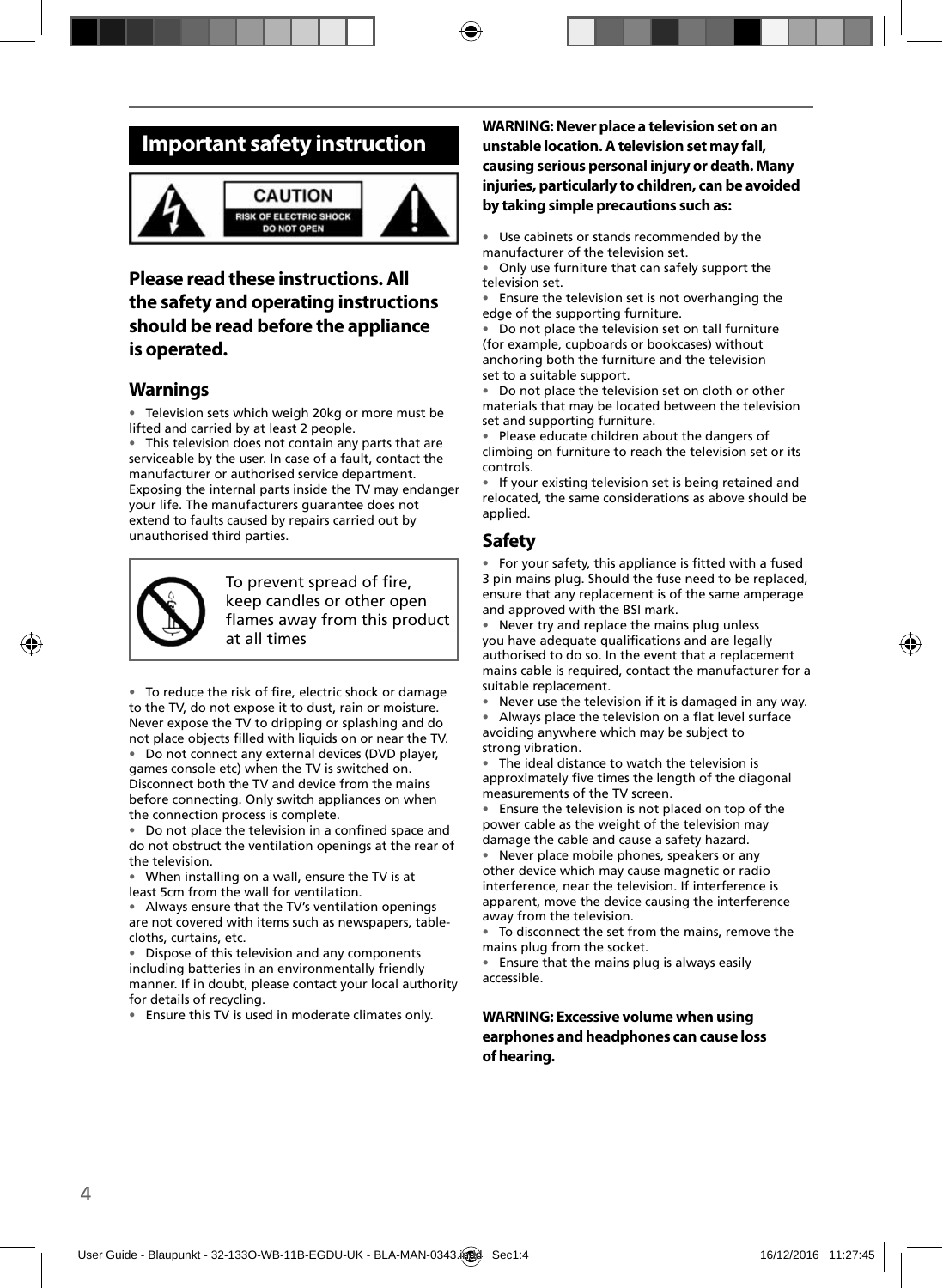# **Important safety instruction**



### **Maintenance**

• To clean your TV, wipe with a soft, dry cloth. If the surfaces are extremely dirty, use a soft cloth dipped in a soap and water solution or a weak detergent solution.

• Never use alcohol, paint thinner or benzene to clean this unit.

• Before using a chemically treated cloth, read the instructions that came with the cloth carefully.

#### **CAUTION: If water or other liquid enters the television through the display panel surface, a malfunction may occur.**



### **Packaging**

The safest way to transport your item is in the original box/packaging - please save your packaging for this.

• You will need the original box/packaging in the event of warranty/service repair or support. We are unable to carry out warranty/service if you are unable to package the item correctly.

#### **Important information regarding use of video**  games, computers, captions or other fixed image **displays**

The extended use of fixed image program material can cause a permanent "shadow image" on the LCD/LED panel, also known as "screen burn".

This "shadow image" can appear in the background during normal viewing. This type of irreversible LCD/LED panel deterioration can be limited by observing the following steps:

1. Reduce the brightness/contrast setting to a minimum suitable viewing level.

2. Do not display the fixed image for extended periods of time.

3. Turn the power off when not in use.

Examples of images that are more likely to cause "screen burn" are as follows (this is not an exhaustive list):

• TV channel logos: e.g. shopping channel logos and pricing displays - especially if they are bright and stationary. Moving or low-contrast graphics are less likely to cause ageing of the screen.

Time displays.

Teletext: Do not view a stationary page for a long period of time

• TV/DVD menus: e.g. listings of DVD disc content.

• Pause mode: Do not leave the TV in pause mode for long periods of time, e.g. when watching DVDs or videos.

**Important: Once 'shadow image/screen burn' occurs, it will never disappear and is not repairable under warranty.**

### **How do I dispose of this product?**

**UK:** Waste electrical products should not be disposed of with household waste. Please dispose of the product at a designated collection point for recycling of WEEE. For your nearest facilities, please see www.recycle-more.co.uk or in store for details.



**ROI:** Waste electrical products should not be disposed of with household waste. Separate disposal facilities exist. Check with your local authority or retailer for recycling advice.



### **Batteries**

• Do not expose batteries to high temperatures, excessive heat, prolonged sunshine or fire as this may cause leakage, explosion or ignition.

Observe the correct polarity when inserting batteries.

• Do not use different types of batteries together or mix old and new batteries.

• Dispose of batteries in an environmentally friendly way.

• Certain regions may regulate the disposal of batteries. Please consult your local authority.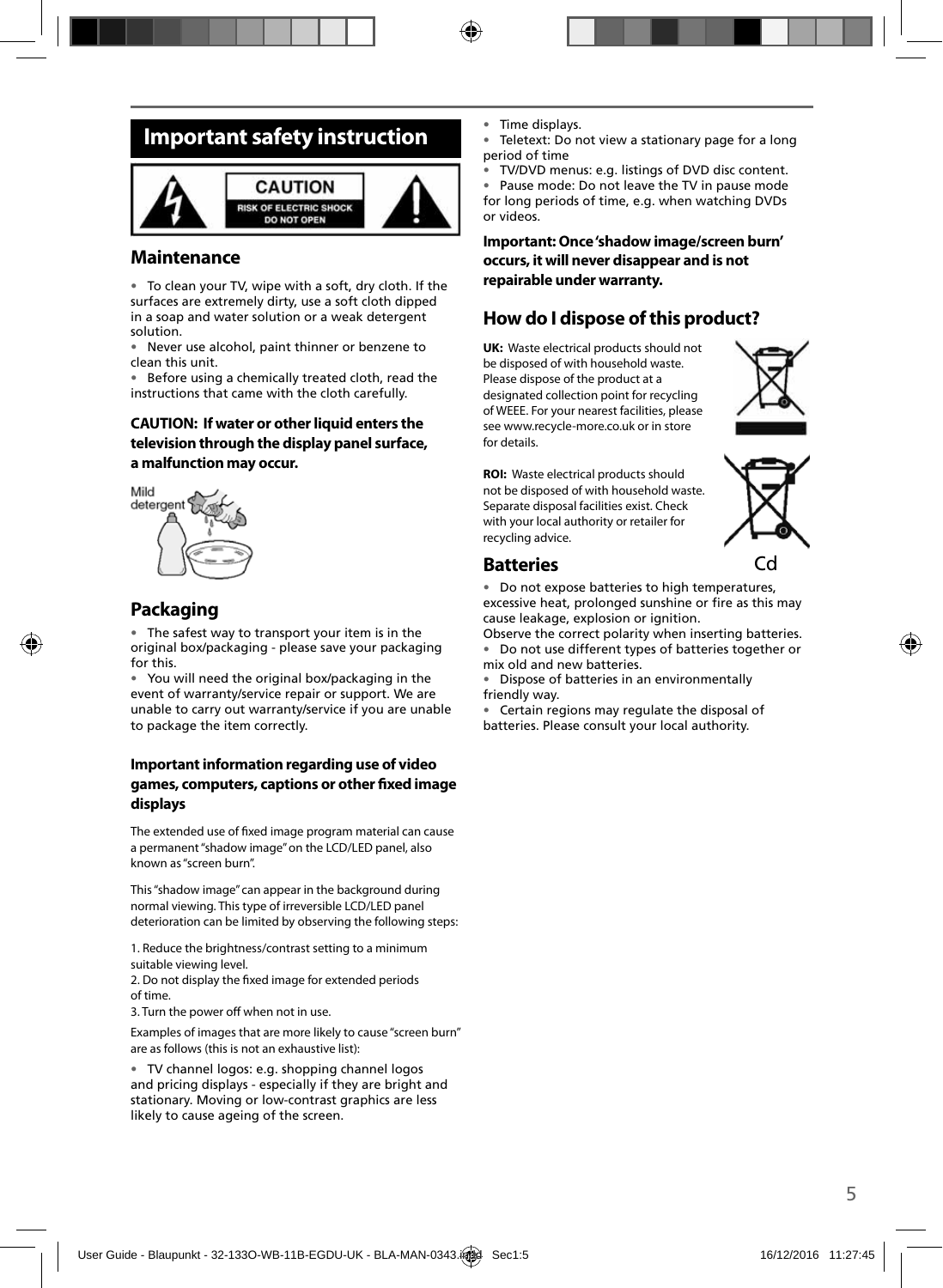### **Trademarks**

#### HOMI

The terms HDMI and HDMI High-Definition Multimedia Interface, and the HDMI Logo are trademarks or registered trademarks of HDMI Licensing, LLC in the United States and other countries.

#### **HDTV**

The "HD TV" Logo is a trademark of DIGITALEUROPE.

#### **DVB**

The DVB logo is the registered trademark of the Digital Video Broadcasting (DVB) project.



JBL is trademark of HARMAN International Industries, Incorporated, registered in the United States and/or other countries.



Manufactured under license from Dolby Laboratories. Dolby, Dolby Audio and the double-D symbol are trademarks of Dolby Laboratories.

#### **FREEVIEW HD**

The FREEVIEW HD words and logos are trade marks of DTV Services LTD. © DTV Services Ltd.

**SAORVIEW**

SAORVIEW is a registered trademark owned by RTÉ.

#### **CE Statement:**

Hereby, Universal Media Corporation l.t.d. declares that this LED TV is in compliance with the essential requirements and other relevant provisions of Directive 1999/5/EC.



CLASS 1

This caution label is located on the rear panel of the unit

THIS UNIT IS A CLASS 1 LASER PRODUCT. THIS UNIT USES A VISIBLE LASER BEAM WHICH COULD CAUSE HAZARDOUS RADIATION EXPOSURE IF DIRECTED. BE SURE TO OPERATE THE PLAYER CORRECTLY AS INSTRUCTED. WHEN THIS UNIT IS PLUGGED INTO THE WALL OUTLET, DO NOT PLACE YOUR EYES CLOSE TO THE OPENINGS TO LOOK INTO THE INSIDE OF THIS UNIT. USE OF CONTROLS OR ADJUSTMENTS OR PERFORMANCE OF PROCEDURES OTHER THAN THOSE SPECIFIED HEREIN MAY RESULT IN HAZARDOUS RADIATION EXPOSURE.

DO NOT OPEN COVERS AND DO NOT REPAIR YOURSELF. REFER SERVICING TO QUALIFIED PERSONNEL.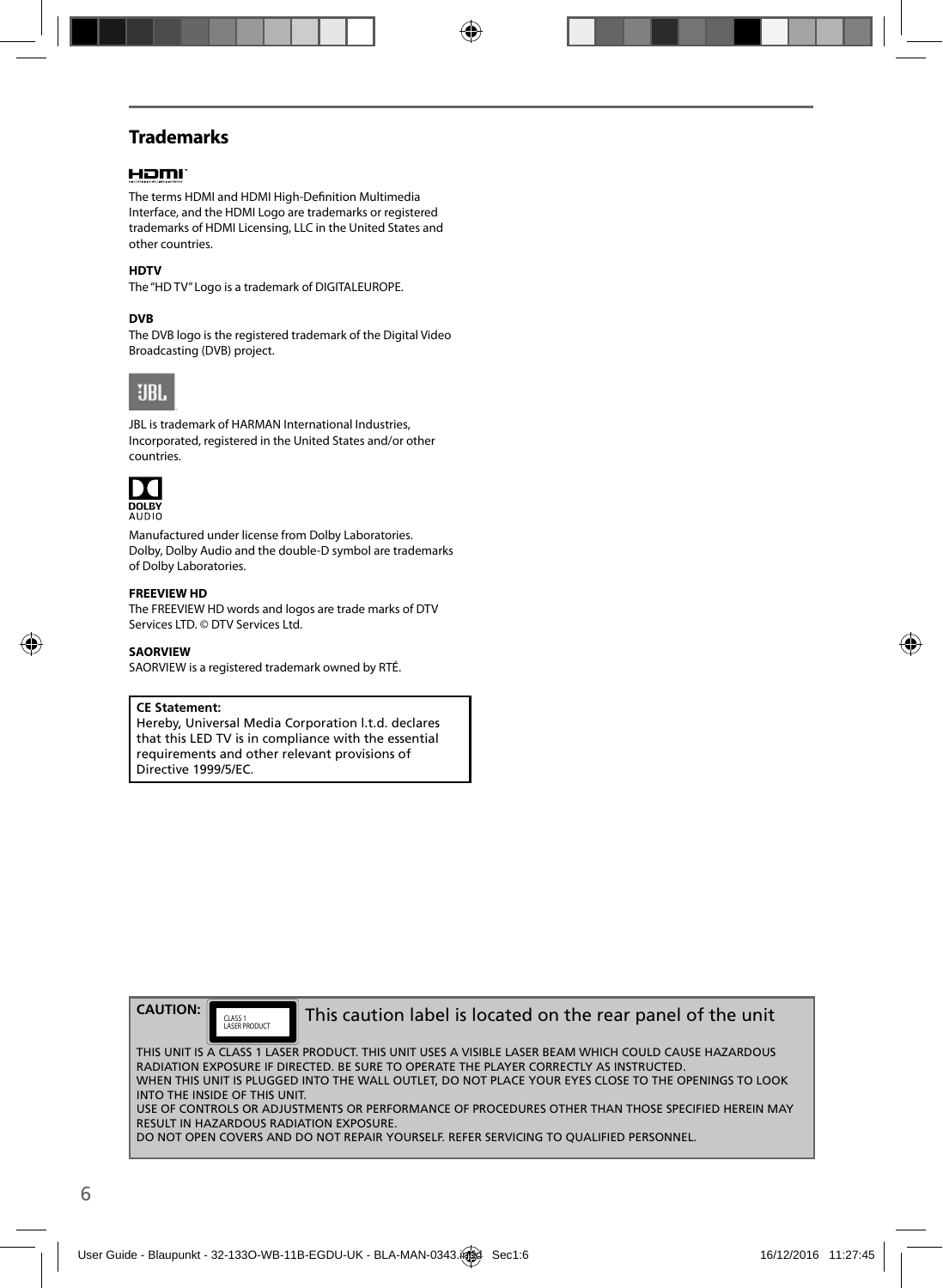# **CONTENTS**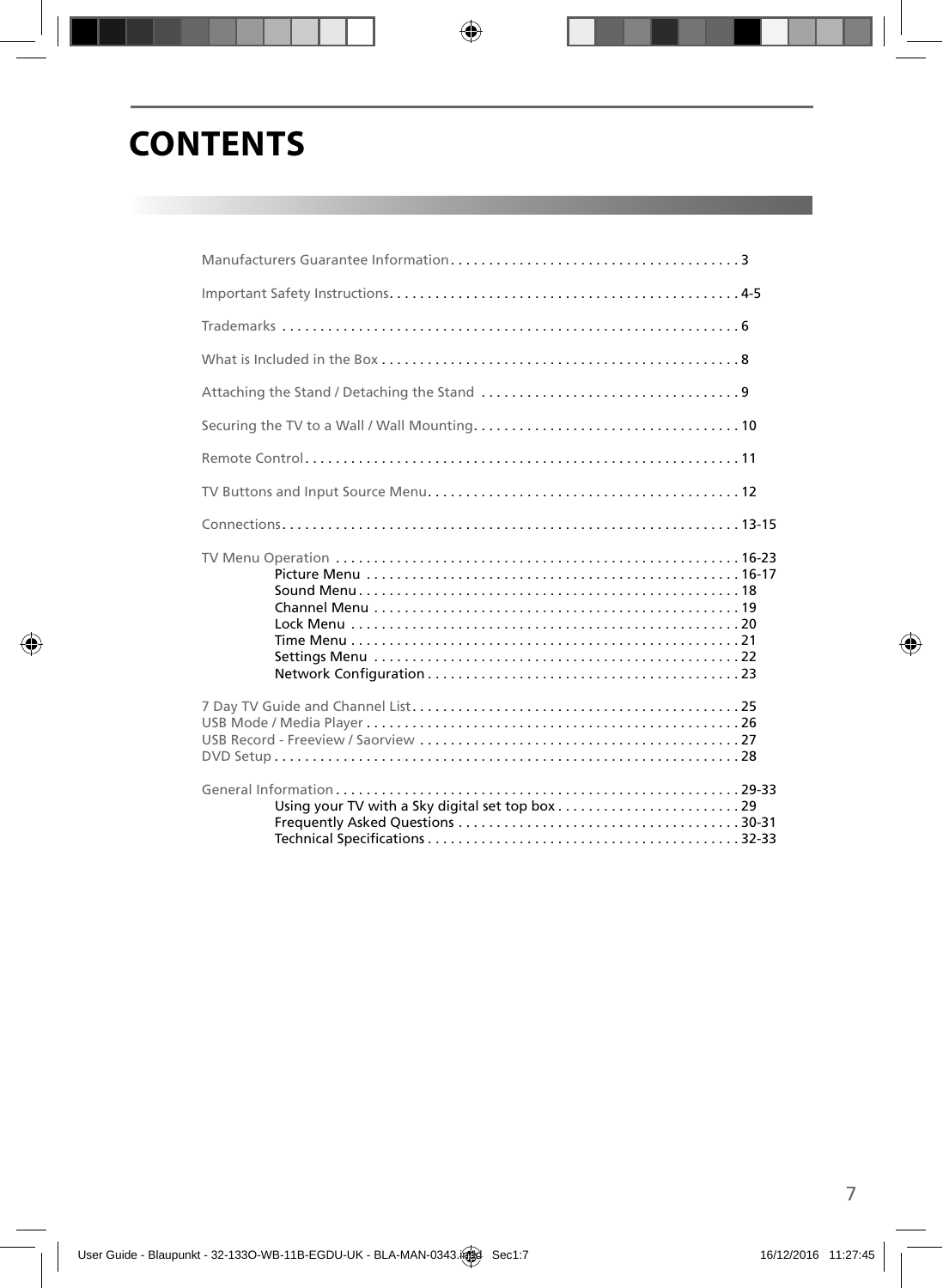# **WHAT IS INCLUDED IN THE BOX**

### Accessories

Included with this TV are the following accessories

#### 1 x User Guide



#### 1 x Quick Start Guide 2 x AAA Batteries

Quick Start Guide

#### 1 x Remote Control





1 x Stand installation pack



1 x RF Cable





Please save your box/packaging as you will need this in the event of warranty/service repair or support. We are unable to carry out warranty/service if you are unable to package it correctly. The safest way to package your item in the event of warranty/service repair is in it's original box/packaging.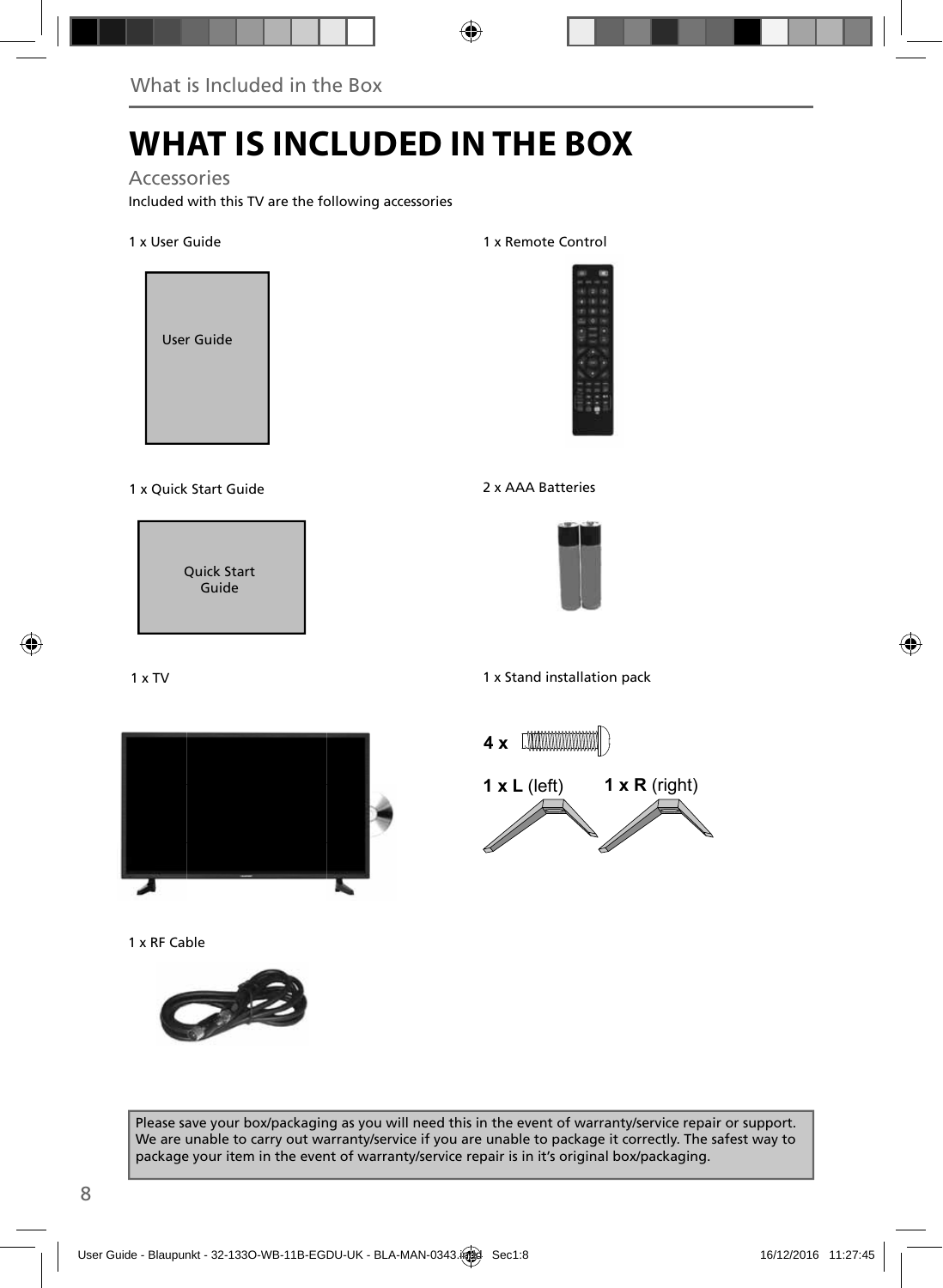# **ATTACHING THE STAND**

Attaching the stand feet

Screws that are included. To complete the stand feet installation you will require a cross head screw driver.

# **4 x**



(fig.1) Place the TV set on a flat and clean surface with the panel facing downwards to avoid damage, then fix the stand feet shown.

(fig.2) When the stand feet are installed correctly the stand feet will be longest at the front of the TV and shortest at the back with the feet pointing away from each other.

**(fig.3)** When the stand feet are in the correct position, secure the stand feet to the underside of the TV set using the 4 screws provided.

## Detaching the stand

Remove the screws highlighted then remove the stand feet from the underside of the TV set.

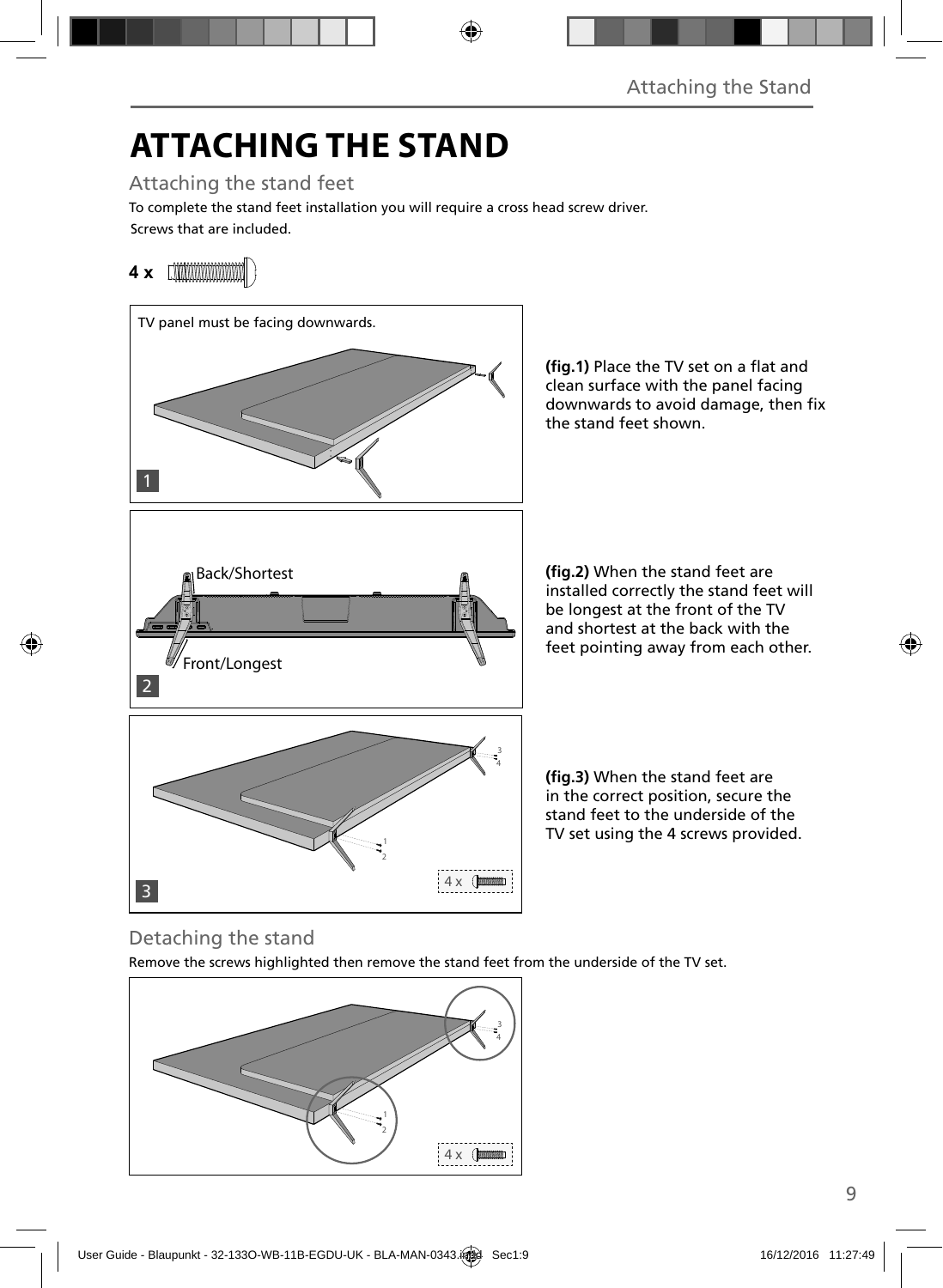# **SECURING THE TV TO A WALL**

### Securing the TV to a wall with anti-tip straps

For maximum security in the home when using a TV with its stand anti-tip straps should be fitted. These are available from supermarket websites and other websites and are an easy, inexpensive and effective way of ensuring your TV stays safely upright. Straps are designed to be attached to the rear of the TV and then tethered to the wall or the furniture the TV is stood on.

#### Note - Please ensure that children do not climb on the TV set.

**A)** Using one or both of the top wall-mounting holes and screws (the screws are already supplied in the wall mounting holes) fasten one end of the fastening cord/s to the TV.



**B)** Secure the other end of the fastening cord/s to your wall. (you will need screws/fixings suitable for your wall type - available separately from most DIY stores).



The Royal Society for the Prevention of Accidents is urging people to take care with flat-screen televisions. RoSPA stated in 2010 that "Toddlers are particularly at risk of pulling flat-screen televisions on to themselves. They are unsteady on their feet and are attracted by colourful television images."

The risk is increased as televisions become lighter.

### Wall Mounting

IMPORTANT - Before drilling any holes in the wall ensure you are not drilling where there could be any electrical wires, water or gas pipes.



1) Remove the four screws highlighted that are supplied in the wall mounting holes.

2) The wall mount can now be easily attached to the mounting holes on the rear of the TV.

For VESA wall mounting information please refer to the Technical Specification page.

For optimum viewing, if wall mounting the TV higher than eye level, the TV should be tilted downwards so that the TV's screen is 'face on'. See fig 1 and 2.



Important – If wall mounting this TV, only use the screws already provided in the wall mounting holes. Using other screws which are longer could cause irreparable damage to internal parts.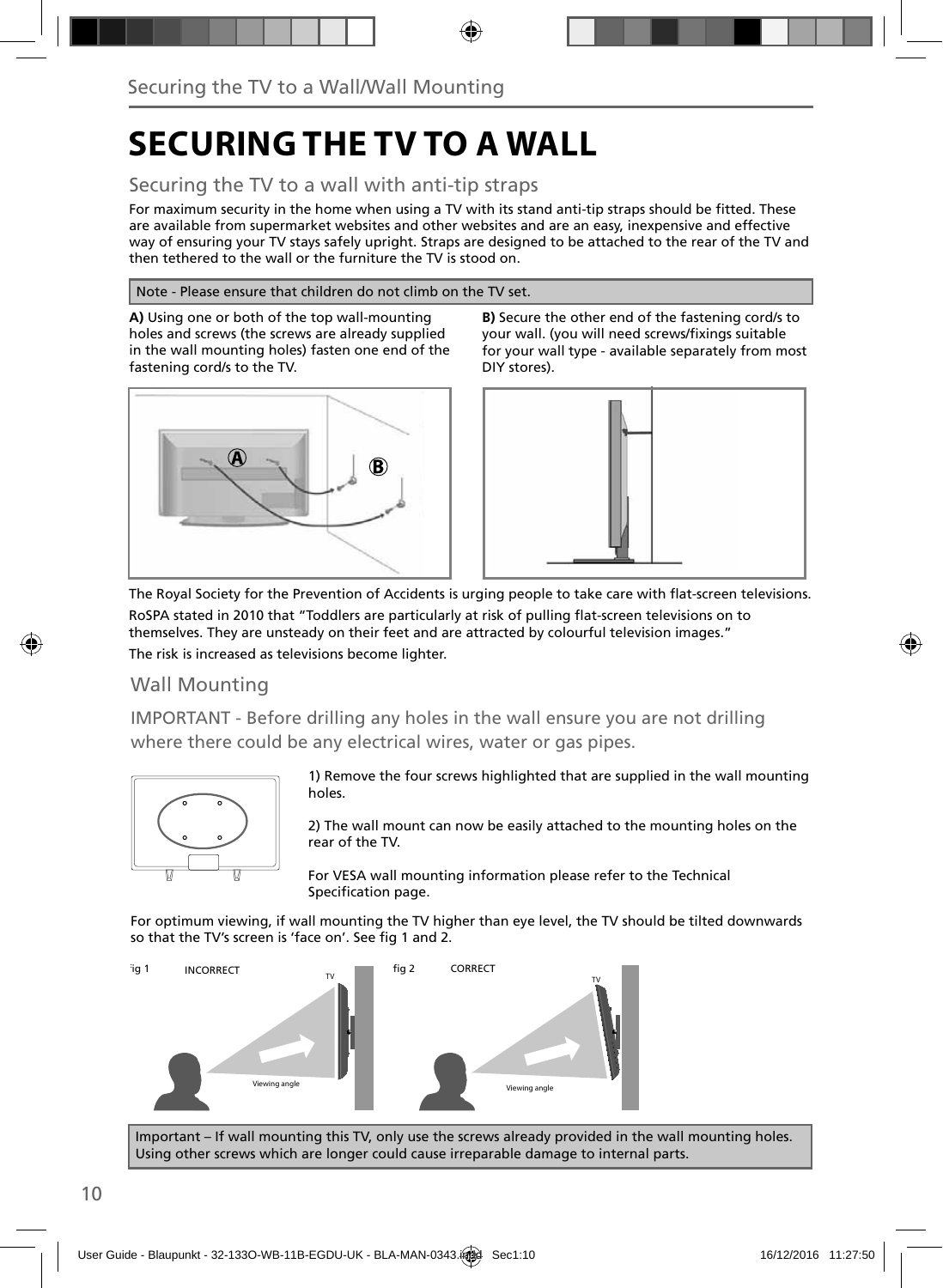# **REMOTE CONTROL**

|     | STANDBY - Switch on TV when in standby or vice versa<br>MUTE - Mute the sound or vice versa<br>DTV - Switch to Freeview source<br>RADIO - Switch to radio whilst in Freeview source<br><b>I</b> USB - Switch to USB source<br><b>O</b> DVD - Switch to DVD source                                                                                                                                                                                                                                                                                                                                           |
|-----|-------------------------------------------------------------------------------------------------------------------------------------------------------------------------------------------------------------------------------------------------------------------------------------------------------------------------------------------------------------------------------------------------------------------------------------------------------------------------------------------------------------------------------------------------------------------------------------------------------------|
|     | NUMBER BUTTONS - 0 - 9 to select a TV channel directly.<br>TV GUIDE - Opens the 7 Day TV Guide (Freeview mode)<br>$\mathbb{C}$ - To return to the previous channel viewed                                                                                                                                                                                                                                                                                                                                                                                                                                   |
|     | VOL (+/-) - To increase / decrease the sound level<br>P.MODE - Scrolls through picture mode options<br>S.MODE - Scrolls through sound mode options<br>FAV - To display favourites menu<br>$CH (+/-)$ - To increase or decrease the channel being watched<br>MENU - To display OSD menu<br>EXIT - To exit all menus<br>(A/V/4/M/OK) - Allows you to navigate the on-screen menus<br>and adjust the system settings to your preference<br>SOURCE - To display the input/source menu<br>INFO - Press once for now/next channel information<br>Press twice for programme information about current<br>programme |
|     | ASPECT - To switch the screen between the different picture<br>formats<br>SLEEP - Press repeatedly to cycle through the sleep options<br>AUDIO - To change the audio language (if available)<br>SUBTITLE - To switch the dialoque at the bottom of the screen<br>(on/off)<br>TEXT - To enter/exit Text<br>TEXT HOLD - Teletext mode - Hold current page which is                                                                                                                                                                                                                                            |
| ⊙   | displayed (Analogue TV)<br>DISPLAY - To switch off the screen when listening to radio<br>TEXT/DVD ZOOM - Zoom function for Teletext and DVD<br>DVD MENU/RECORD - Access the DVD root menu and USB<br>record function                                                                                                                                                                                                                                                                                                                                                                                        |
| ▭◉▷ | - To restart the current chapter<br>- To advance forward to the next chapter<br><b>B</b> - To stop the playback/Eject Disc<br>(To EJECT the disc press/hold the ■▲ button for 4 seconds)<br>$\left( \overline{\mathbf{u}} \right)$ - To play in fast rewind mode<br>- To play in fast forward mode                                                                                                                                                                                                                                                                                                          |
|     | - To play/pause<br>DVD SETUP/REC LIST - Opens up DVD Menu or Opens the list<br>of what has been previously recorded<br>□ ⊙ ⊙ GOTO - To go to a specific chapter<br>A-B - Press once to set point, press a second time to return<br>to point<br>ANGLE - Select different angle of DVD                                                                                                                                                                                                                                                                                                                        |
|     | □ ⊙ D REPEAT - To repeat playback                                                                                                                                                                                                                                                                                                                                                                                                                                                                                                                                                                           |
|     |                                                                                                                                                                                                                                                                                                                                                                                                                                                                                                                                                                                                             |
|     | For Models with Integrated DVD players<br>For Models with PVR Function                                                                                                                                                                                                                                                                                                                                                                                                                                                                                                                                      |
|     |                                                                                                                                                                                                                                                                                                                                                                                                                                                                                                                                                                                                             |
|     | For Models with USB Playback                                                                                                                                                                                                                                                                                                                                                                                                                                                                                                                                                                                |

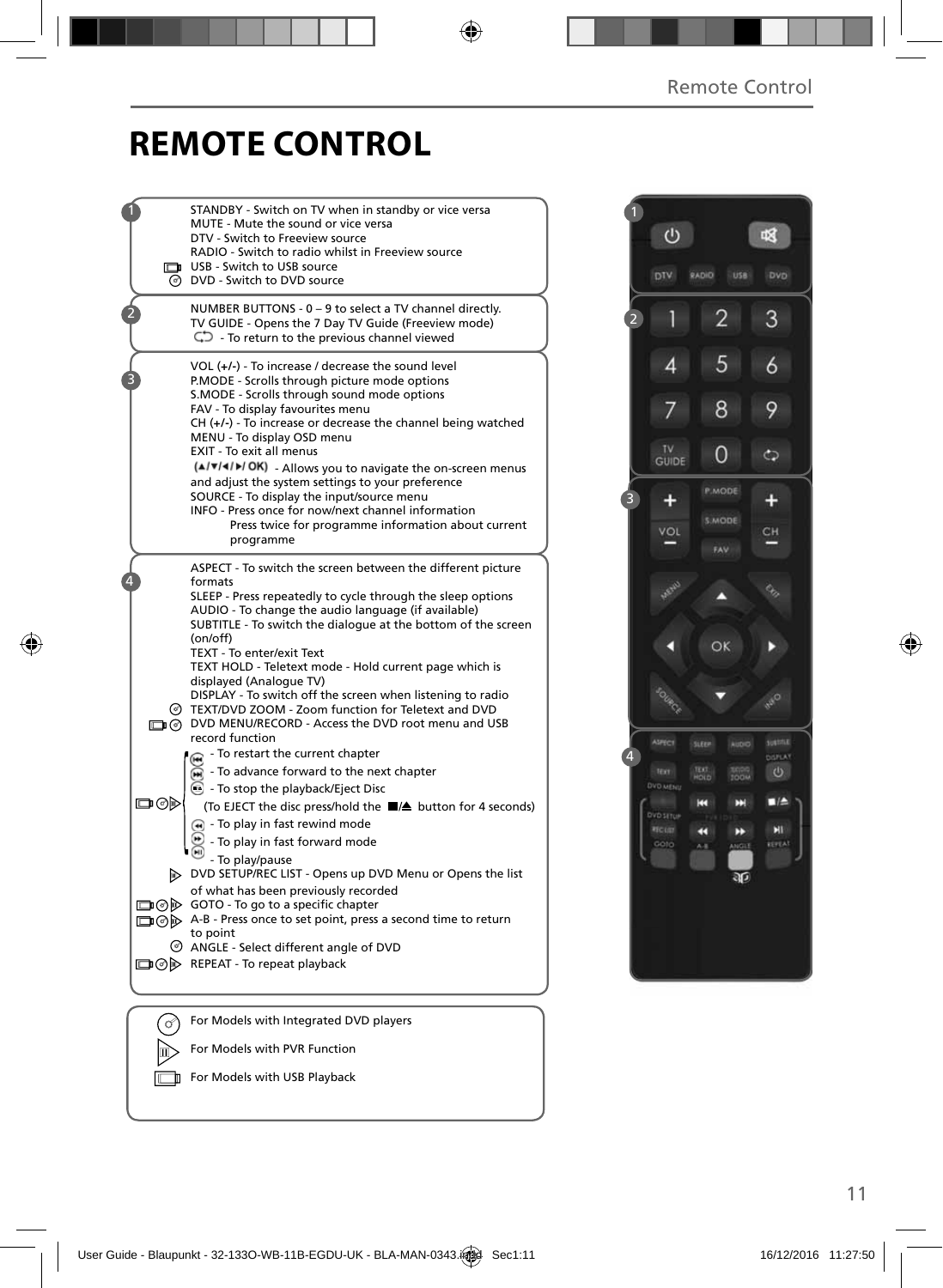# **TV BUTTONS AND INPUT SOURCE MENU**



Standby Power On/Off 1 2 Displays the input source menu Displays Menu/OSD 3 Programme/Channel down and menu down 4 5 Programme/Channel up and menu up Volume down and menu left 6 Volume up and menu right Play/Pause DVD 8 9) Stop/Eject DVD 7

### Choosing Mode Input/Source

#### To switch between the different input/ connections.

For further information on input/connections please view 'Connections' pages.

A) Using the buttons on the remote control:

1) Press [SOURCE] - The source menu will appear. 2) Press [V] or [ $\Lambda$ ] to select the input you require. 3) Press [OK].

B) Using the buttons on the Television:

#### 1) Press [SOURCE].

2) Scroll up / down using CH+/ CH- buttons to the input/source you require. 3) Press Vol+ to change input/source to the one selected.



Example of Source menu depending on the TV model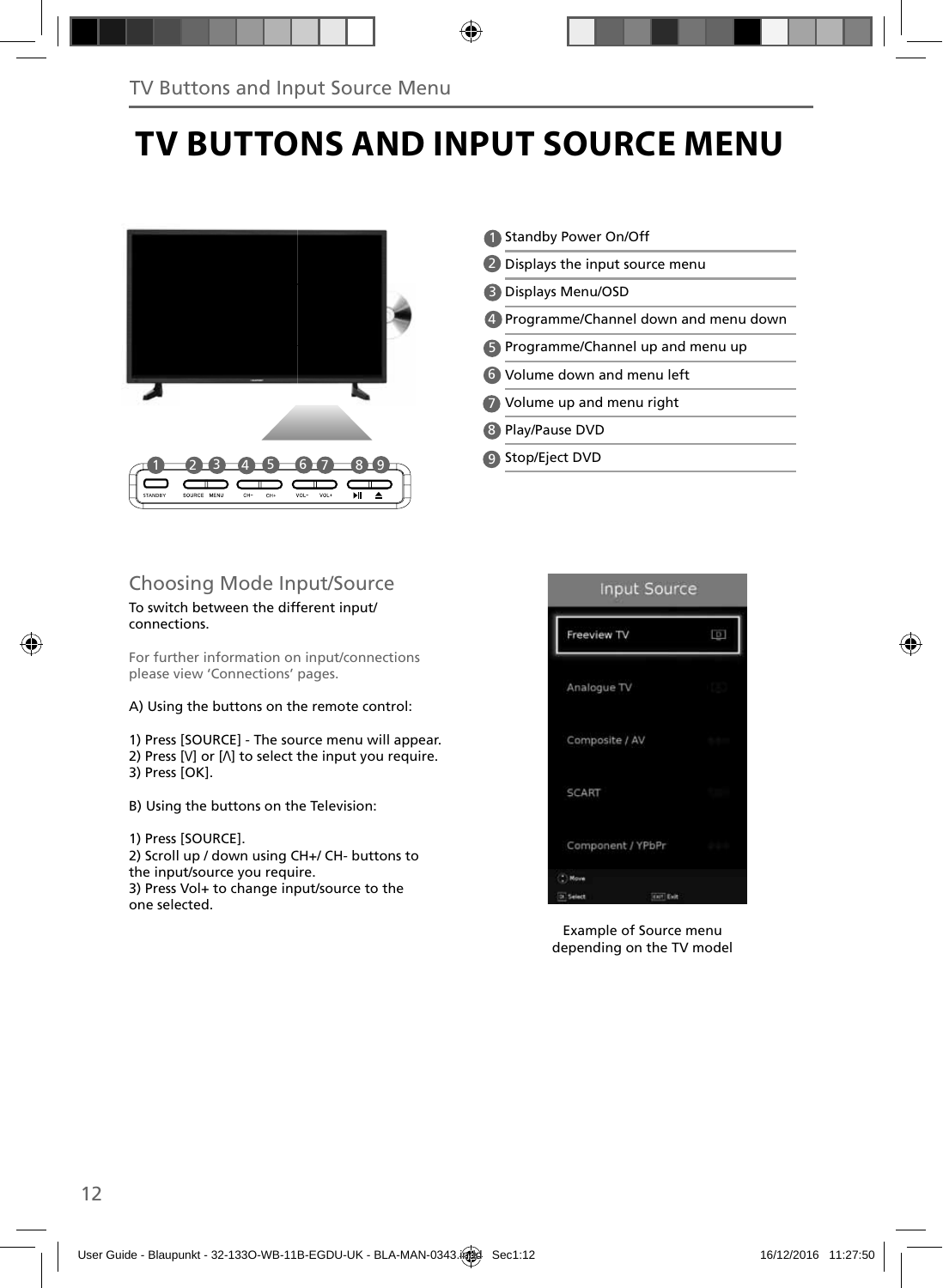| ٥n               | <b>CONNECTIONS</b><br>DIGITAL<br>AUDIO OUT<br>اک | <b>ARC</b>                                                                                                                                                                                                                                                                                                                                                                                                                  |            |                             | ة ©<br>$\circ$ a<br>N<br>O<br>M<br>C<br>O<br>m |
|------------------|--------------------------------------------------|-----------------------------------------------------------------------------------------------------------------------------------------------------------------------------------------------------------------------------------------------------------------------------------------------------------------------------------------------------------------------------------------------------------------------------|------------|-----------------------------|------------------------------------------------|
| <b>EARPHONE</b>  | <b>ETHERNET</b><br>OPTICAL                       | $\left(\frac{1}{2}+\frac{1}{2}+\frac{1}{2}+\frac{1}{2}+\frac{1}{2}+\frac{1}{2}+\frac{1}{2}+\frac{1}{2}+\frac{1}{2}+\frac{1}{2}+\frac{1}{2}+\frac{1}{2}+\frac{1}{2}+\frac{1}{2}+\frac{1}{2}+\frac{1}{2}+\frac{1}{2}+\frac{1}{2}+\frac{1}{2}+\frac{1}{2}+\frac{1}{2}+\frac{1}{2}+\frac{1}{2}+\frac{1}{2}+\frac{1}{2}+\frac{1}{2}+\frac{1}{2}+\frac{1}{2}+\frac{1}{2}+\frac{1}{2}+\frac{1}{2}+\$<br><b>SCART</b><br>HOM!!<br>D | HOM2       | $\odot$<br><b>RFIN</b><br>G |                                                |
| A                | Earphones                                        | Earphone Input                                                                                                                                                                                                                                                                                                                                                                                                              | $\bf \Phi$ | HDMI3                       | HDMI input                                     |
| 8                | Ethernet/LAN*                                    | <b>Network Connection</b>                                                                                                                                                                                                                                                                                                                                                                                                   | O          | 2 x USB                     | USB port                                       |
| $\bullet$        | Optical audio                                    | Digital optical audio output                                                                                                                                                                                                                                                                                                                                                                                                | $\bullet$  | CI CARD IN                  | Common Interface module                        |
| $\bullet$        | <b>SCART</b>                                     | <b>SCART</b> input                                                                                                                                                                                                                                                                                                                                                                                                          | $\bigcirc$ | Service **                  | Service input                                  |
| $\bullet$        | HDMI 1 (ARC)                                     | HDMI input                                                                                                                                                                                                                                                                                                                                                                                                                  | $\bullet$  | Video                       | Component / Video input                        |
| $\mathbf \Theta$ | HDMI <sub>2</sub>                                | HDMI input                                                                                                                                                                                                                                                                                                                                                                                                                  | $\bullet$  | L/R Audio in                | Audio input for Video & Ypbpr                  |
| $\bullet$        | RF IN                                            | RF / TV Aerial Input                                                                                                                                                                                                                                                                                                                                                                                                        | $\bullet$  | YPbPr                       | HD input (Ypbpr)                               |

\*The Ethernet/LAN port is used for Freeview HD services only.

\*\*The Service input is for Manufacturer/Service use only.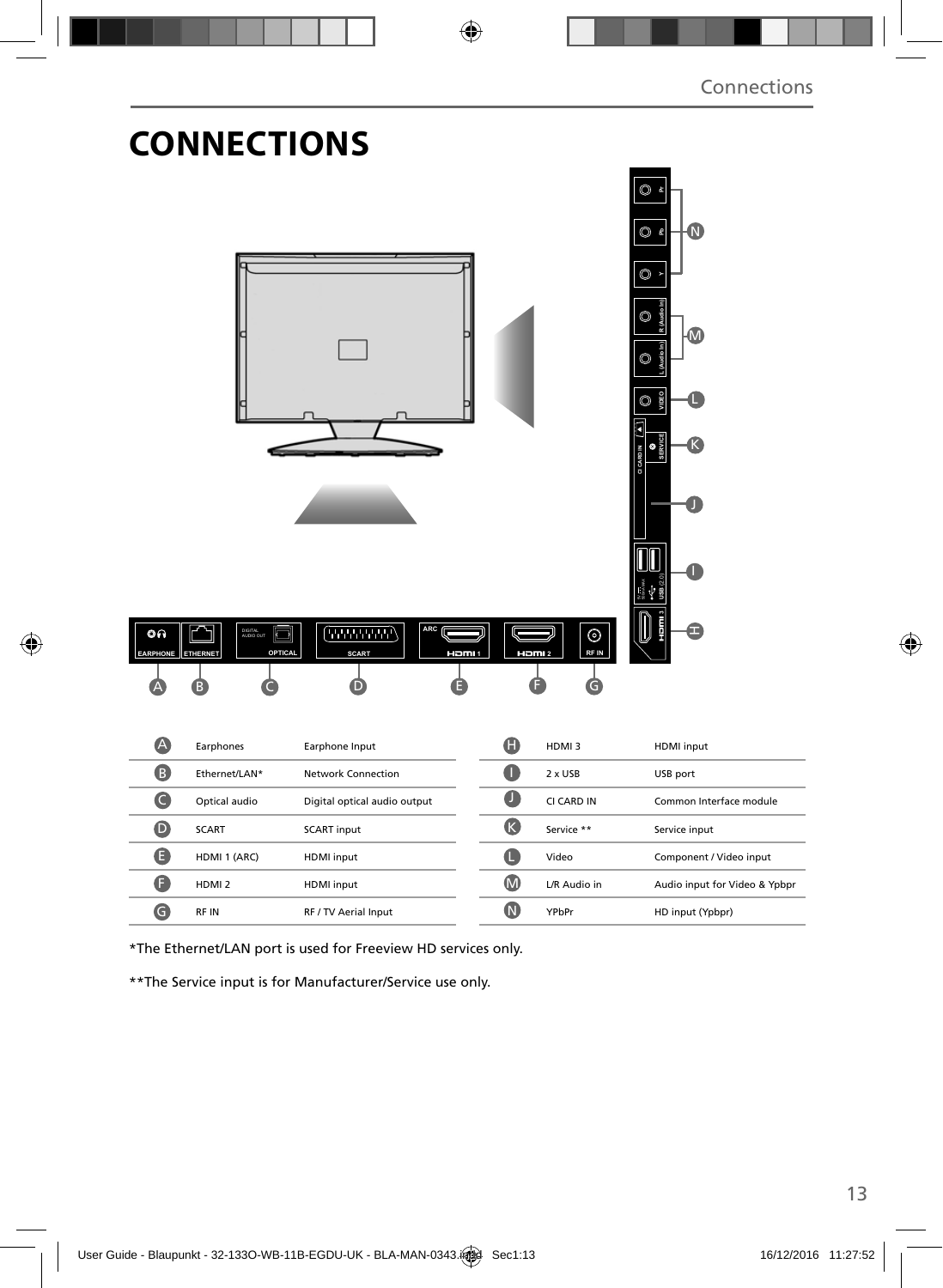# **CONNECTIONS**

Note: Connecting cables are shown for example only and may not be included. Please check 'What Is Included In The Box' page.

### Connecting to a device with Composite AV/Video output

TV Source should be set to Composite/AV



## Connecting to a device with SCART output

TV source should be set to SCART



### Connecting to a device with HDMI output

A HDMI cable can output both video and audio and enables you to enjoy digital-quality video and audio with minimal loss of quality.

TV Source should be set to the corresponding HDMI port (HDMI 1, HDMI 2 etc)

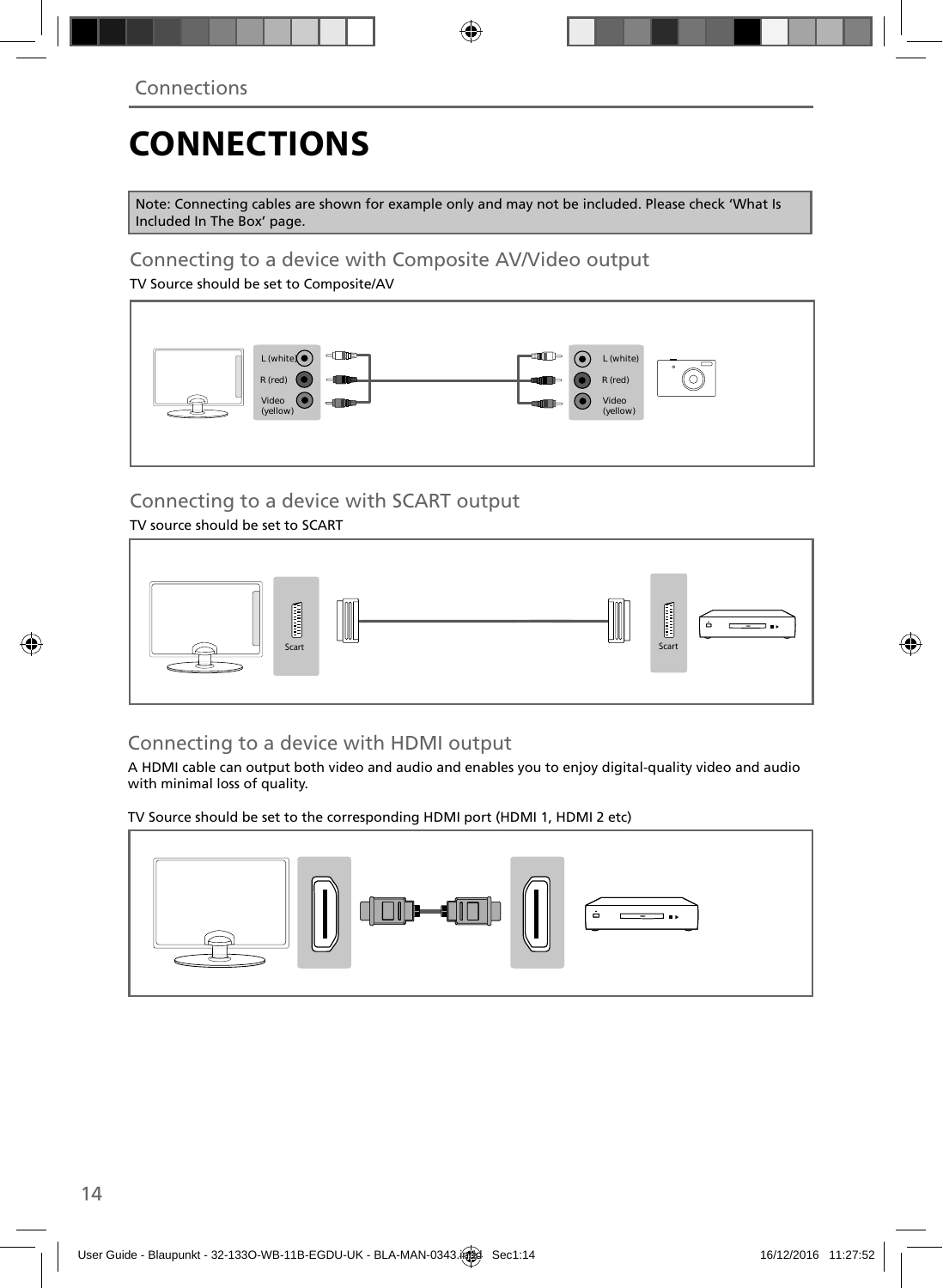# **CONNECTIONS**

### Connecting to a device with Component/YPbPr output

If you are supplied with a cable from the device which has RED, GREEN, BLUE, RED & WHITE connectors you must connect via Component (for picture) and by phono cable (for sound).

TV Source should be set to Component/YPbPr



### Connecting to an external audio device (Amplifiers, Surround Sound, Sound Bars etc)

When connecting via the TV's 3.5mm Earphone output, this will disable the TV speakers.

There are two options when connecting a device via the 3.5mm Earphone Output and the Digital Optical Audio Output



### Connecting an Ethernet/Network cable

The Ethernet port is used only for Freeview HD services only.

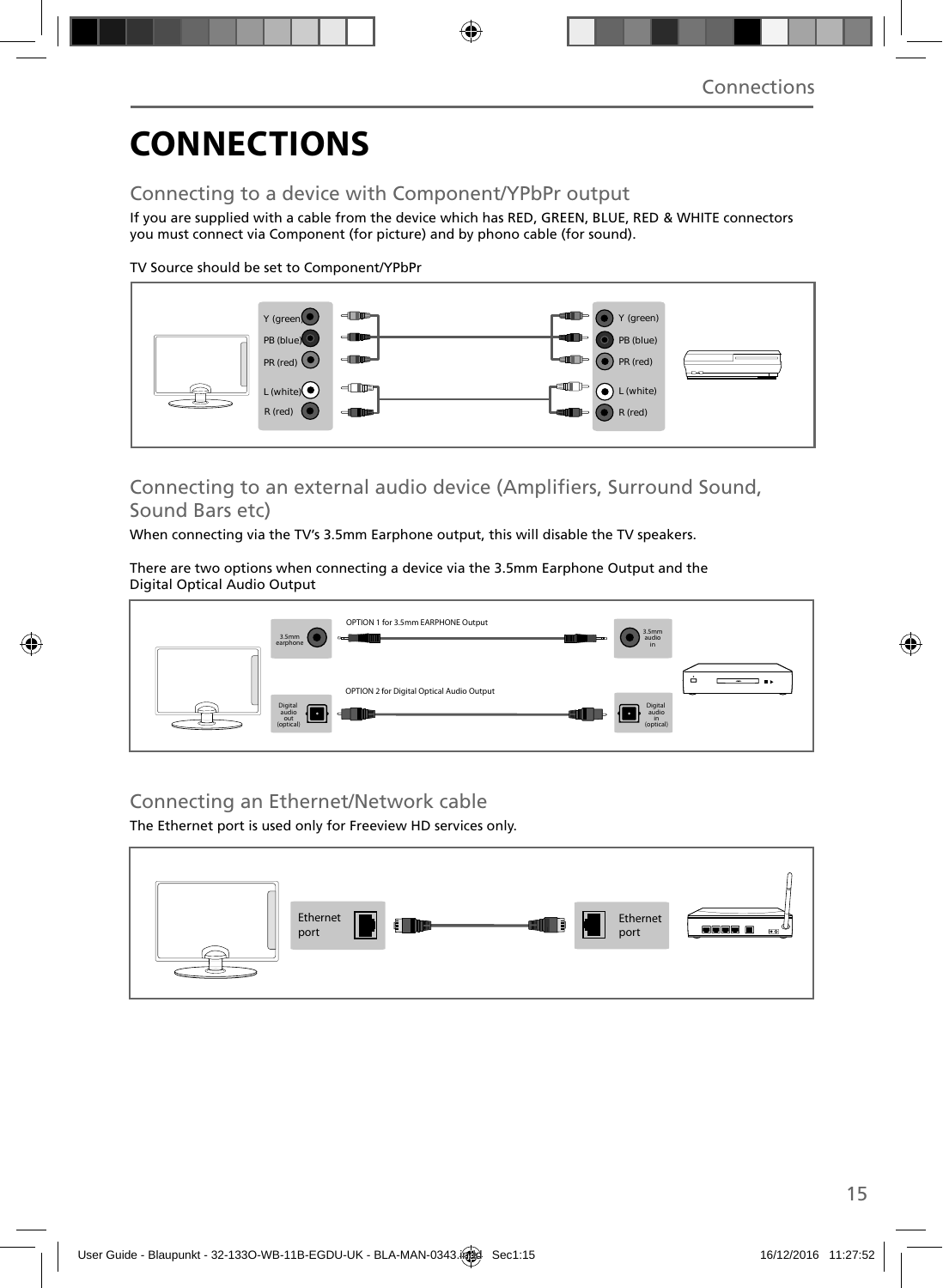# **PICTURE MENU**





To access this menu, press [MENU] button on the remote control. To select a sub menu press [OK]

If you wish to make changes to any of the default settings, use the scroll  $\Box \blacktriangledown \blacktriangleright \blacktriangleleft$  buttons. To confirm any settings press [OK] button. To exit this menu at anytime, press [EXIT] button.

|                | choose mone and rondering presets.                         |
|----------------|------------------------------------------------------------|
| <b>Dynamic</b> | Recommended settings for fast moving pictures              |
| Standard       | Standard settings                                          |
| Mild           | Set to be lighter in colour and less bright                |
| Personal       | Lets you manually alter all the settings                   |
| Economy        | Power saving mode which reduces the energy used by up to   |
|                | 25% (by reducing the power to the LED/LCD panel).          |
|                | In Economy mode, the TV will switch itself to Standby mode |
|                | after 3-5 hours in the event that the TV buttons or remote |
|                | control buttons are not pressed (change the picture mode   |
|                | to another setting to de-activate this function)           |

**Picture Mode** - Choose from the following presets:

You can make the following adjustments in **Personal** mode:

Contrast - Switch the balance between black and white.

Brightness - Increase or decrease the brightness of the picture.

Colour - Increases the colour from black and white.

Tint - Lets you increase or decrease the level of tint within the picture

(only available for NTSC source signal).

Sharpness - Increase or decrease the sharpness of the picture.

**Colour Temperature** Choose from the following presets:

| Normal | Default settings                  |
|--------|-----------------------------------|
| Warm   | Increases red within the picture  |
| Cold   | Increases blue within the picture |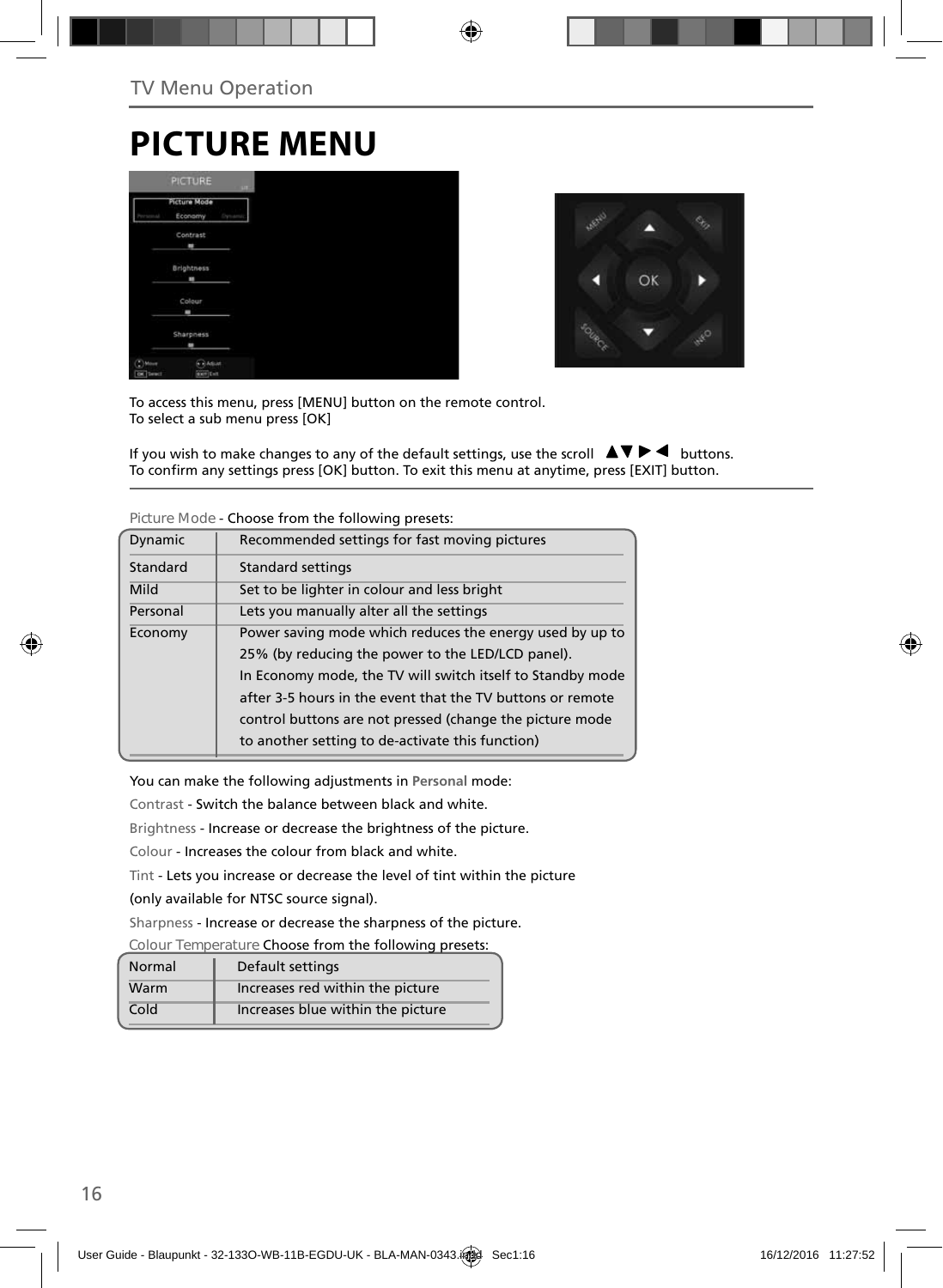# **PICTURE MENU**

|                      | <b>PICTURE</b>                 | <b>LIET</b> |
|----------------------|--------------------------------|-------------|
| Personal             | <b>Picture Mode</b><br>Economy | Dysami      |
|                      | Contrast<br>٠                  |             |
|                      | <b>Brightness</b><br>m         |             |
|                      | Colour<br>ı                    |             |
|                      | Sharpness<br>٠                 |             |
| (C) Move<br>OK Tered | <b>AAGUS</b><br>they like      |             |



### Aspect Ratio - Within the UK the picture format varies depending on the channel/broadcast. There are a

#### number of different options to best meet your needs

#### Auto

Automatically displays the best picture format so the picture is in the correct position. Black lines may appear at the top/bottom and/or sides.

#### Original

Will display the picture from the broadcaster without any change, only available in HDMI input source.

#### Full Screen

 $4.3$ 



Displays a picture in the full screen mode with out overscan. 16:9 signal will be displayed in original proportion. Other picture format will be stretched to fill the screen.

16:9



Fills the screen with a regular 16:9 signal and 4:3 picture format will be stretched to fill the screen

Zoom1 and Zoom2



The picture is the correct proportion but zoomed  $\frac{1}{2}$  in to fill the screen

Displays the 4:3 picture in its original size. Side bars are shown to fill the 16:9 screen

**Noise Reduction** - Choose from the following presets:

| Off    | Turns noise reduction off  |
|--------|----------------------------|
|        |                            |
| Low    | Minor system adjustment    |
| Middle | Medium system adjustments  |
| High   | Maximum system adjustments |
|        |                            |

Active Contrast - Automatically optimises the 'backlight' and 'contrast' of the picture according to the brightness of the screen. Choose one of the following presets: low, middle, high and Off.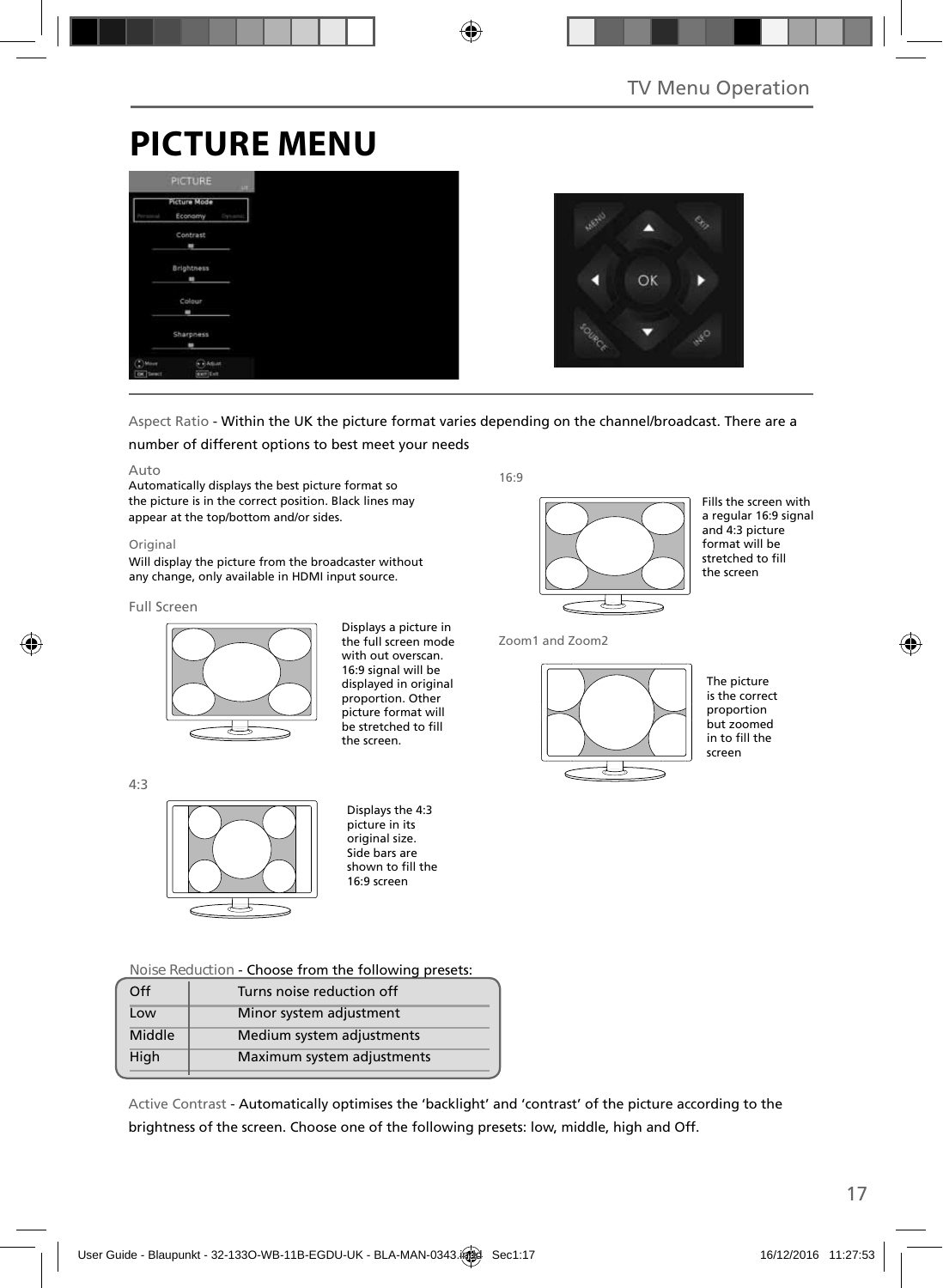# **SOUND MENU**

|                                      | <b>SOUND:</b>               |            |
|--------------------------------------|-----------------------------|------------|
|                                      | Sound Mode<br>Standard      | <b>How</b> |
|                                      | Treble<br>٠                 |            |
|                                      | Bass<br>٠                   |            |
|                                      | Balance<br>٠                |            |
|                                      | Auto Volume Level           |            |
| Е<br><b>Hour</b><br><b>OK</b> Terest | 2.Adjust<br><b>Earl Cat</b> |            |



To access this menu, press [MENU] button on the remote control and scroll right. To select a sub menu press [OK]

If you wish to make changes to any of the default settings, use the scroll  $\blacktriangle \blacktriangledown \blacktriangleright \blacktriangleleft$  buttons. To confirm any settings press [OK] button. To exit this menu at anytime, press [EXIT] button.

**Sound Mode** - Choose from the following presets

| Standard     | Default settings                        |
|--------------|-----------------------------------------|
| <b>Music</b> | Emphasises music over voices            |
| Movie        | Provides live and full sound for movies |
| Sports       | Emphasises sound for sports             |
| Personal     | Selects your personal sound settings    |
|              |                                         |

Treble - To adjust the amount of high frequency within the sound.

Bass - To adjust the amount of low frequency within the sound.

Balance - To switch the sound between the left and right speakers.

Auto Volume Level (AVL) - When 'on' is selected, the volume will attempt to stay at a constant level

#### regardless of TV programme and advertisements.

Surround Sound - Allows you to turn the function On or Off.

Digital Output - This is the digital audio output. Choose from the following options:

| Off        | To turn off Digital Output                                                         |
|------------|------------------------------------------------------------------------------------|
| Auto       | Selects the best settings automatically                                            |
| <b>PCM</b> | Select this option if you are connecting to a Stereo Hi-fi via digital audio cable |
|            | (Pulse-code modulation (PCM) is a digital representation of an analogue signal)    |

Audio Description - This allows the user to increase and decrease the AD (Audio Description) volume level. (Audio Description is a service available on certain programmes. It provides a description of what is happening during the selected programme for a person who is visually impaired).

AD Volume - This allows the user to increase and decrease the AD (Audio Description) volume level. Audio Delay - Enables the user to adjust setting to sync picture and audio.

SPDIF Delay - Enables the user to adjust sound setting to sync picture and audio for external speakers connected via digital audio output.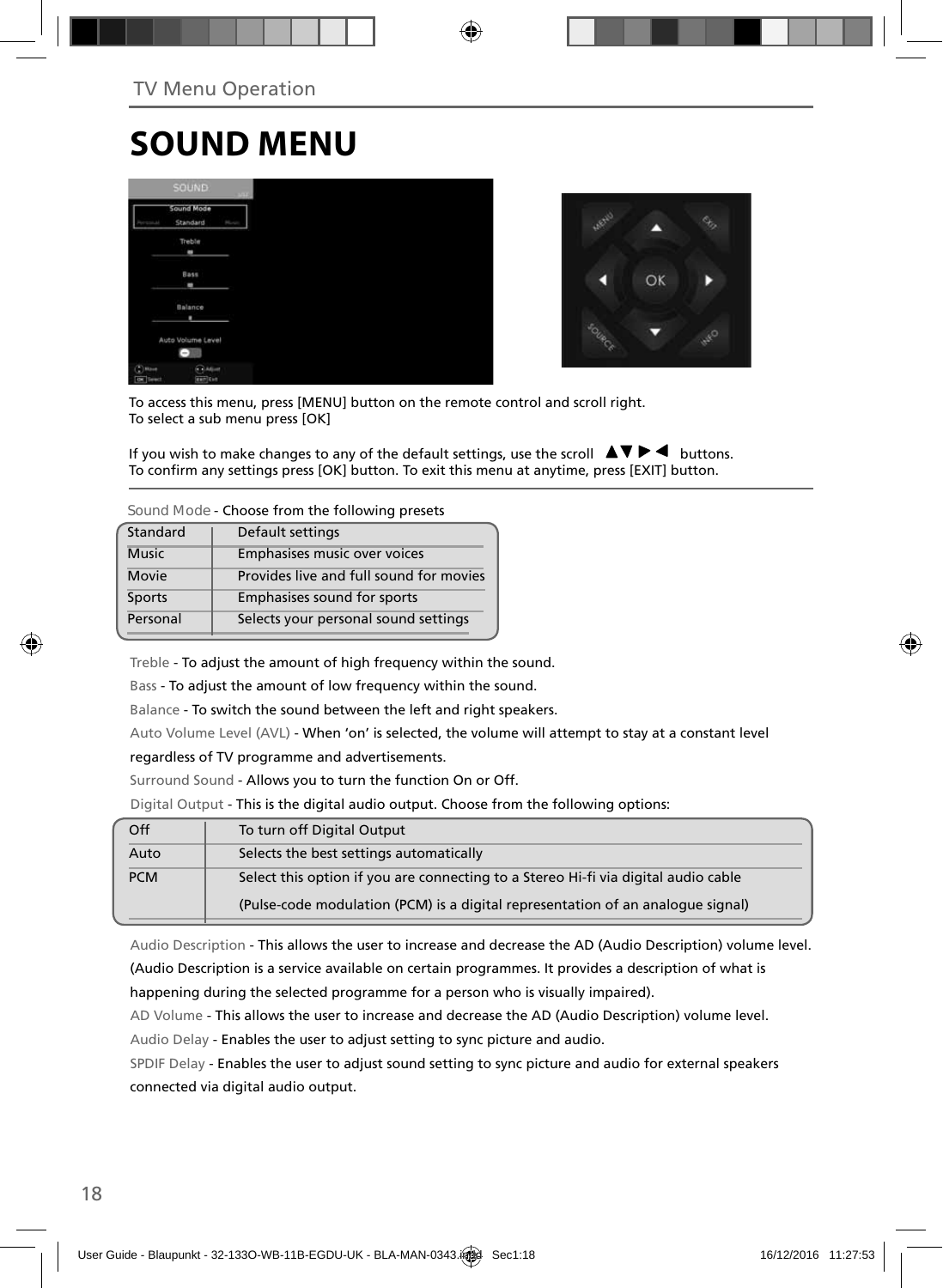# **CHANNEL MENU**





To access this menu, press [MENU] button on the remote control and scroll right. To select a sub menu press [OK]

If you wish to make changes to any of the default settings, use the scroll  $\Box \blacktriangledown \blacktriangleright \blacktriangleleft$  buttons. To confirm any settings press [OK] button. To exit this menu at anytime, press [EXIT] button.

Auto Tuning - Allows you to retune the television for all digital channels, digital radio stations and analogue devices.

Analogue Manual Tuning - Allows you to manually tune your analogue signal.

Freeview Manual Tuning - Allows you to manually tune your digital signal.

Channel Edit - Allows you to delete, move, skip and favourite channels.



Important: To receive Freeview channels, in particular Freeview HD channels, you will need a Digital TV aerial and be in a good Freeview coverage area. You can check coverage for your postcode at www.freeview.co.uk

Please note that any Freeview HD channels found during tuning will be placed in channel positions above 100. For example, 101 (BBC1 HD) 102 (BBC2 HD) etc.

Signal Information - Allows you to view signal frequency, signal quality and signal strength.

CI Information - Pay per view services require a "smartcard" to be inserted into the TV. If you subscribe to a pay per view service the provider will issue you with a 'CAM' and a "smartcard". The CAM can then be inserted into the COMMON INTERFACE PORT (CI Card In).

Schedule List - Lists your programme reminders.

Software Update (OAD) - Switch on/off OAD updates.

Tip: If you do not press any buttons for 15-30 seconds, the menu will automatically exit. You can change the length of time before the menu exits automatically - see 'OSD Timer' in the Time Menu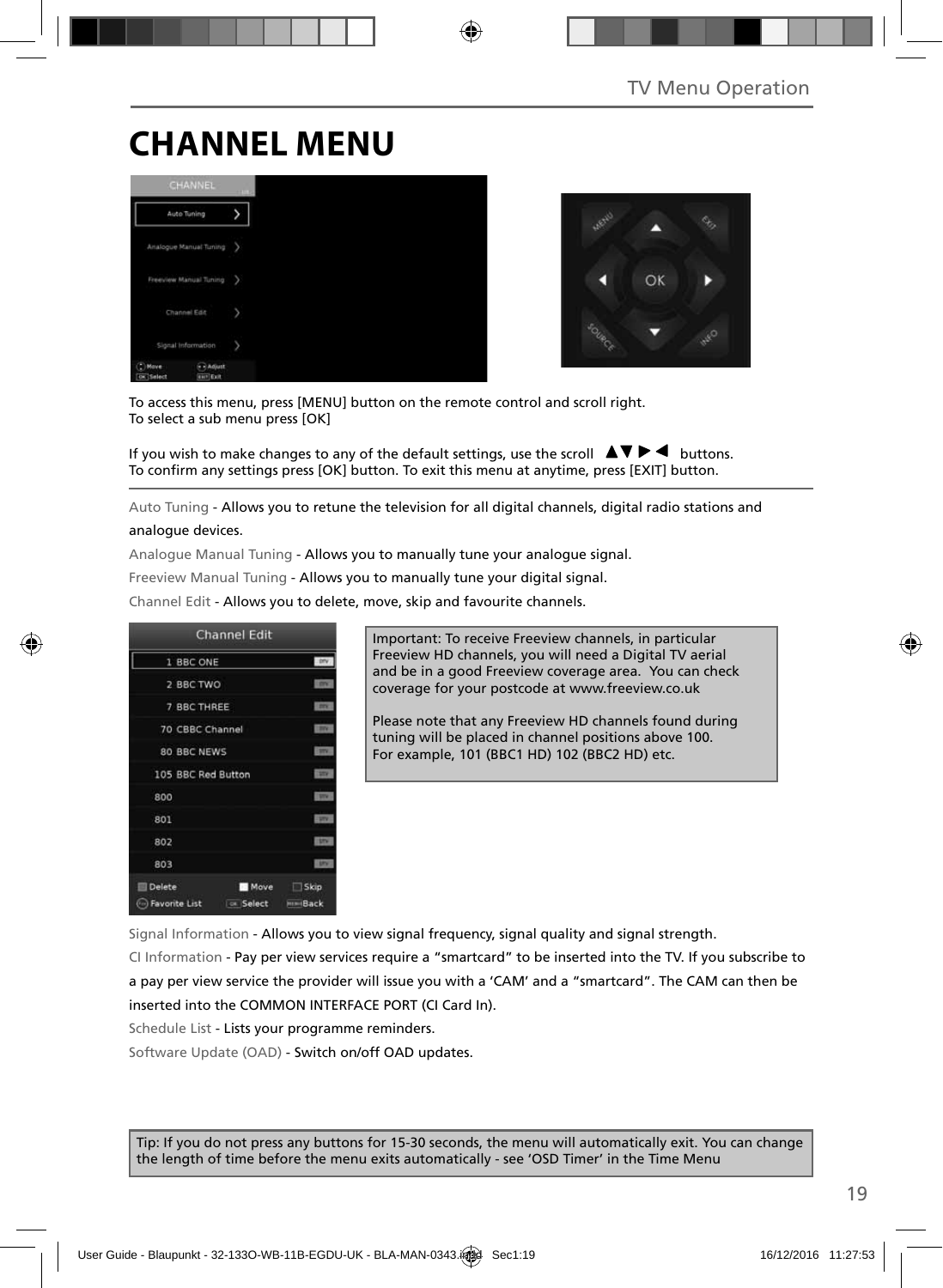# **LOCK MENU**





To access this menu, press [MENU] button on the remote control and scroll right. To select a sub menu press [OK]

If you wish to make changes to any of the default settings, use the scroll  $\Box \blacktriangledown \blacktriangleright \blacktriangleleft$  buttons. To confirm any settings press [OK] button. To exit this menu at anytime, press [EXIT] button.

System/Hotel Lock - Allows you to lock or unlock the menu. You will be asked to enter a 4 digit password

Use the **◄** button to quit the password input or use the **►** button to clear. Default password is 0000.

Change Password - Allows you to change the password.

Channel Lock - Allows you to lock certain channels manually.

Parental Guidance - Allows you to set the rating to block certain content based on age information.

TV Button Lock - Allows you to lock the buttons on the side of the TV set.

Default Source - Allows the user to set the default source. The default source is the source the TV starts on when first switched on.

Default Channel - Allows the user to set a channel as the default channel on the Digital source. The

default channel is the channel the TV starts on when first switched on.

Max Volume - Allows you to adjust and set the maximum volume.

Source Lock - Allows you to lock the source menu.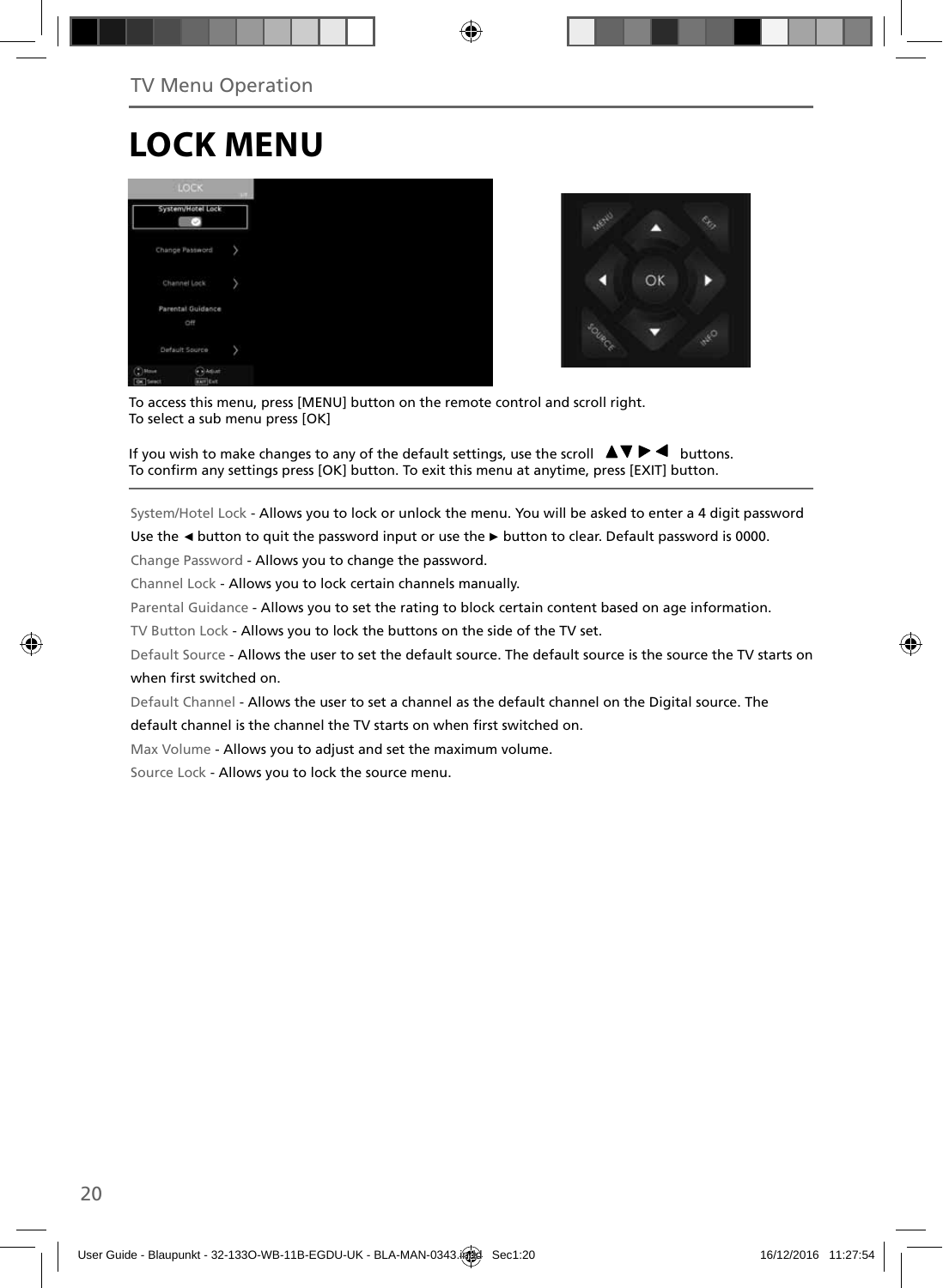# **TIME MENU**

|                                     | TIME                             | $-441$ |
|-------------------------------------|----------------------------------|--------|
| q                                   | Auto Sync<br>On                  | ų      |
| Clock                               | 00:07                            |        |
|                                     | Off Time                         |        |
|                                     | On Time                          |        |
|                                     | Sleep Timer<br>Off               |        |
| я<br><b>Hour</b><br><b>DK</b> Twind | <b>CAASat</b><br><b>Earl Cat</b> |        |



To access this menu, press [MENU] button on the remote control and scroll right. To select a sub menu press [OK]

If you wish to make changes to any of the default settings, use the scroll  $\blacktriangle \blacktriangledown \blacktriangleright \blacktriangleleft$  buttons. To confirm any settings press [OK] button. To exit this menu at anytime, press [EXIT] button.

Auto Sync - Automatically syncs time and date.

Clock - Shows the date and time.

Off Time - Allows you to set a specific time for your TV to turn off.

On Time - Allows you to set a specific time for your TV to turn on, the channel it will then display, the

source it will be on and also the volume. This function can then be toggled to repeat every day or a certain day.

Sleep Timer - Lets you set the sleep timer so the television automatically switches off after a set amount of

time. Off -> 10min -> 20min -> 30min -> 60min -> 90min -> 120min -> 180min -> 240min.

OSD Timer - Lets you adjust the amount of time the On Screen Menu stays on the screen before

#### disappearing.

Auto standby - Set Auto standby between Off, 3 hours, 4 hours and 5 hours.

Time Zone - Change your current time zone.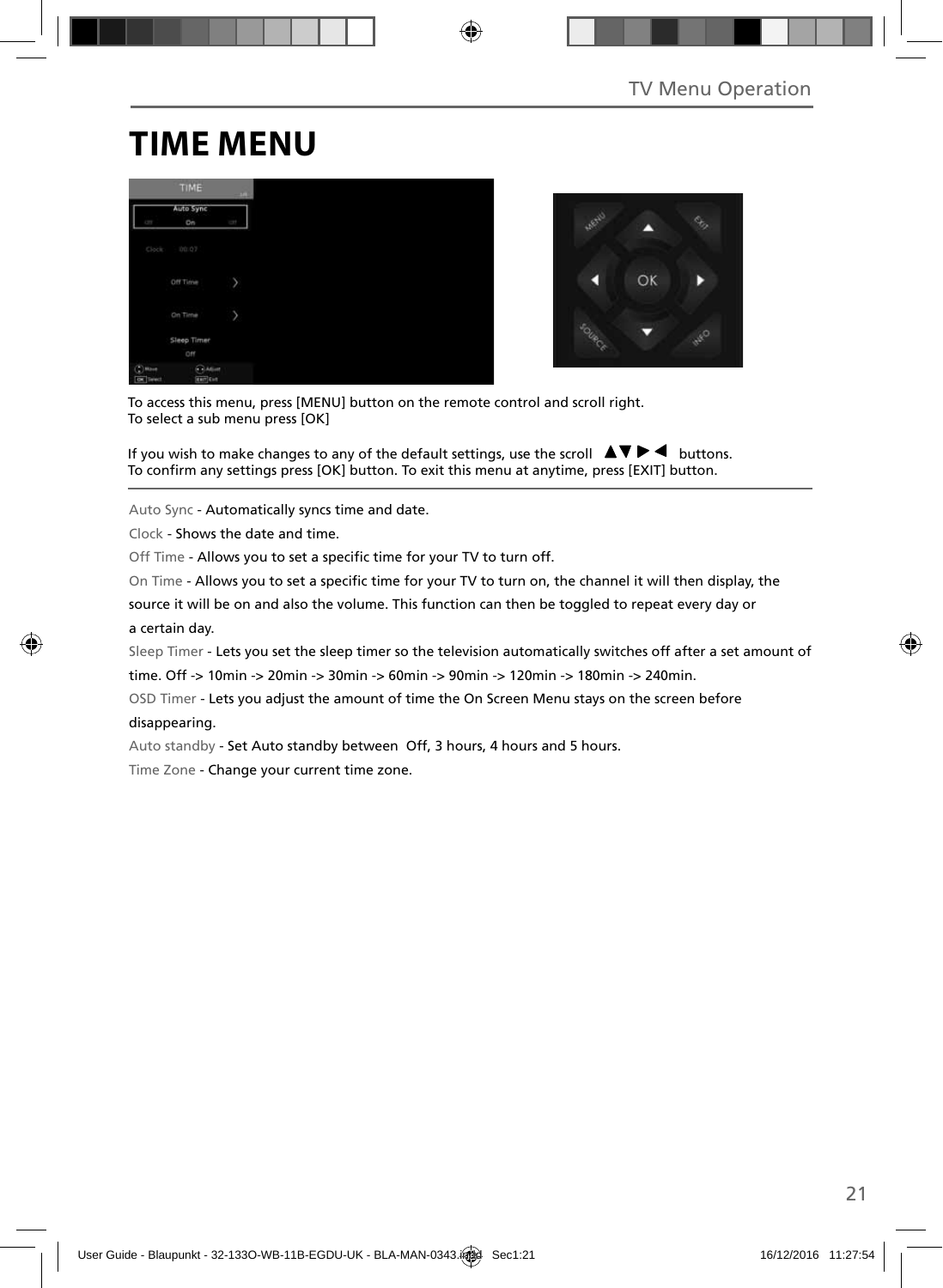# **SETTINGS MENU**





To access this menu, press [MENU] button on the remote control and scroll right. To select a sub menu press [OK]

If you wish to make changes to any of the default settings, use the scroll  $\Box \blacktriangledown \blacktriangleright \blacktriangleleft$  buttons. To confirm any settings press [OK] button. To exit this menu at anytime, press [EXIT] button.

Language - Allows you to change the language of the menu.

Audio Language 1 - Set the primary audio language.

Audio Language 2 - Set the secondary audio language.

Subtitle Language 1 - Set the primary subtitle language.

Subtitle Language 2 - Set the sceondary subtitle language.

Hearing Impaired - This allows the user to turn on the Hearing Impaired function, this produces subtitles

on the screen which provide a description of what is happening during the selected program.

Blue Screen - Changes the background when there is no input between clear and a blue background (Only available on some sources).

First Time Installation - Allows you to access the First Time Installation menu and retune the TV set. Reset TV - This resets the menus to factory settings and clears all the TV channels from the television. Software Update (USB) - From time to time we may release new firmware to improve the operation of the television (available to download). This menu lets you install the new software/firmware onto the television. Further details of how to do this will be issued with the firmware. Contact the helpline or refer to the 'product support' section of the website.

HDMI CEC (Consumer Electronic Control) - Allows HDMI devices to control each other and allows the user to operate multiple devices with one remote control. (only available with compatible devices). Network Configuration - Allows you to manually set your network settings on the TV (for more information please see 'Network Configuration' page.

LED Status - Allows the user to switch the LED power indicator light ON or OFF when the TV is being operated. (When this option is set to OFF the LED power indicator light will flash when the remote control is used and will flash red during the normal start up process).

Version info - Allows you to view the version/information of the software installed on the TV set.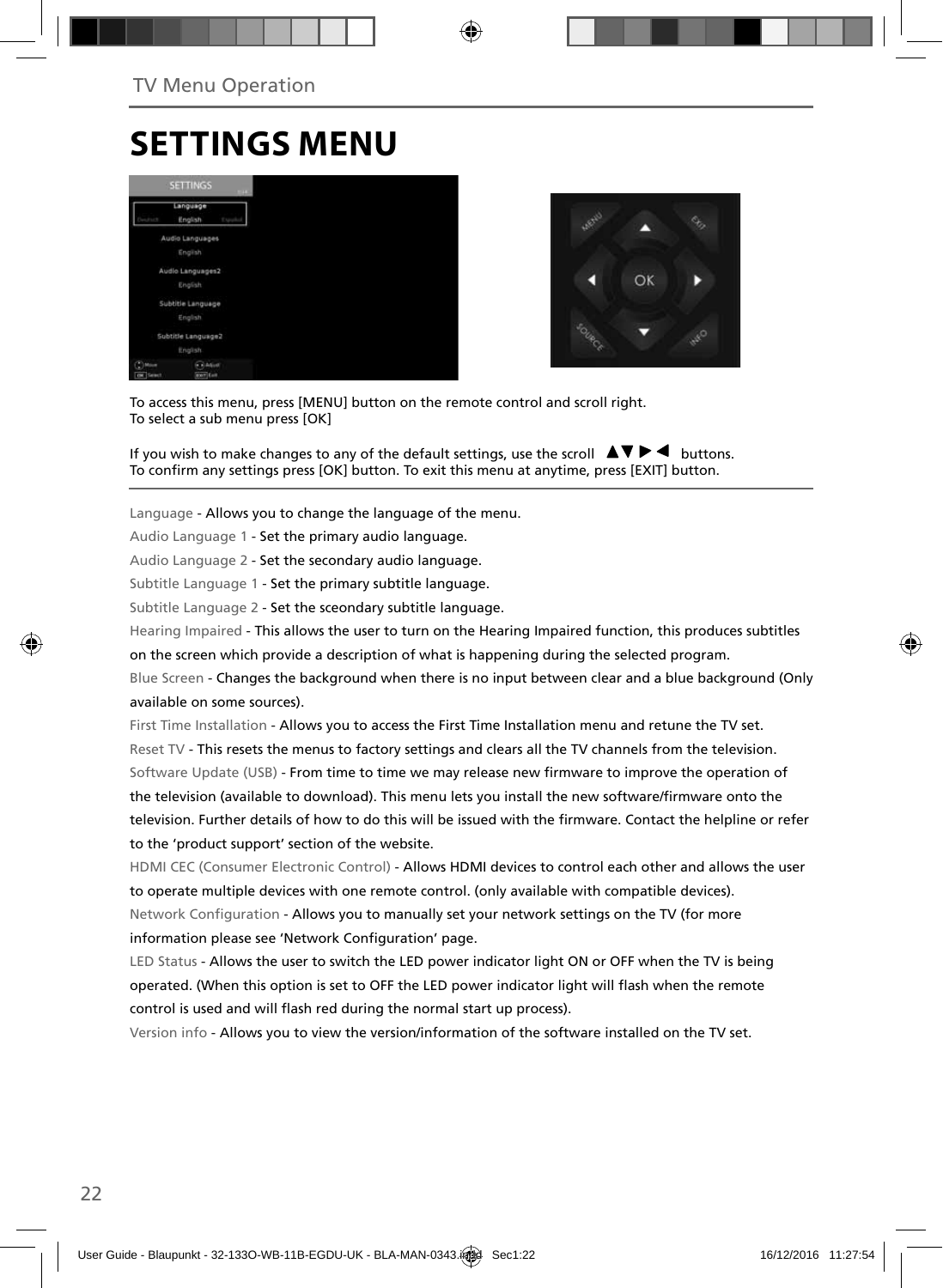# **NETWORK CONFIGURATION**



For the network configuration to work the TV will need to be connected to your home network via an ethernet cable, with these requirements in place the TV will connect to the network automatically.

IP Config - Allows you to access LAN network connection settings. Choose from the following options:

| Auto   | Will automatically connect the TV to your home network (this is the default setting |
|--------|-------------------------------------------------------------------------------------|
|        | and is highly recommended)                                                          |
| Manual | Allows you to manually change the IP, Netmask, Gateway and DNS information.         |
|        |                                                                                     |

Network Info - Allows you to view Information about network settings.

Network Test - Allows you to test the network connection.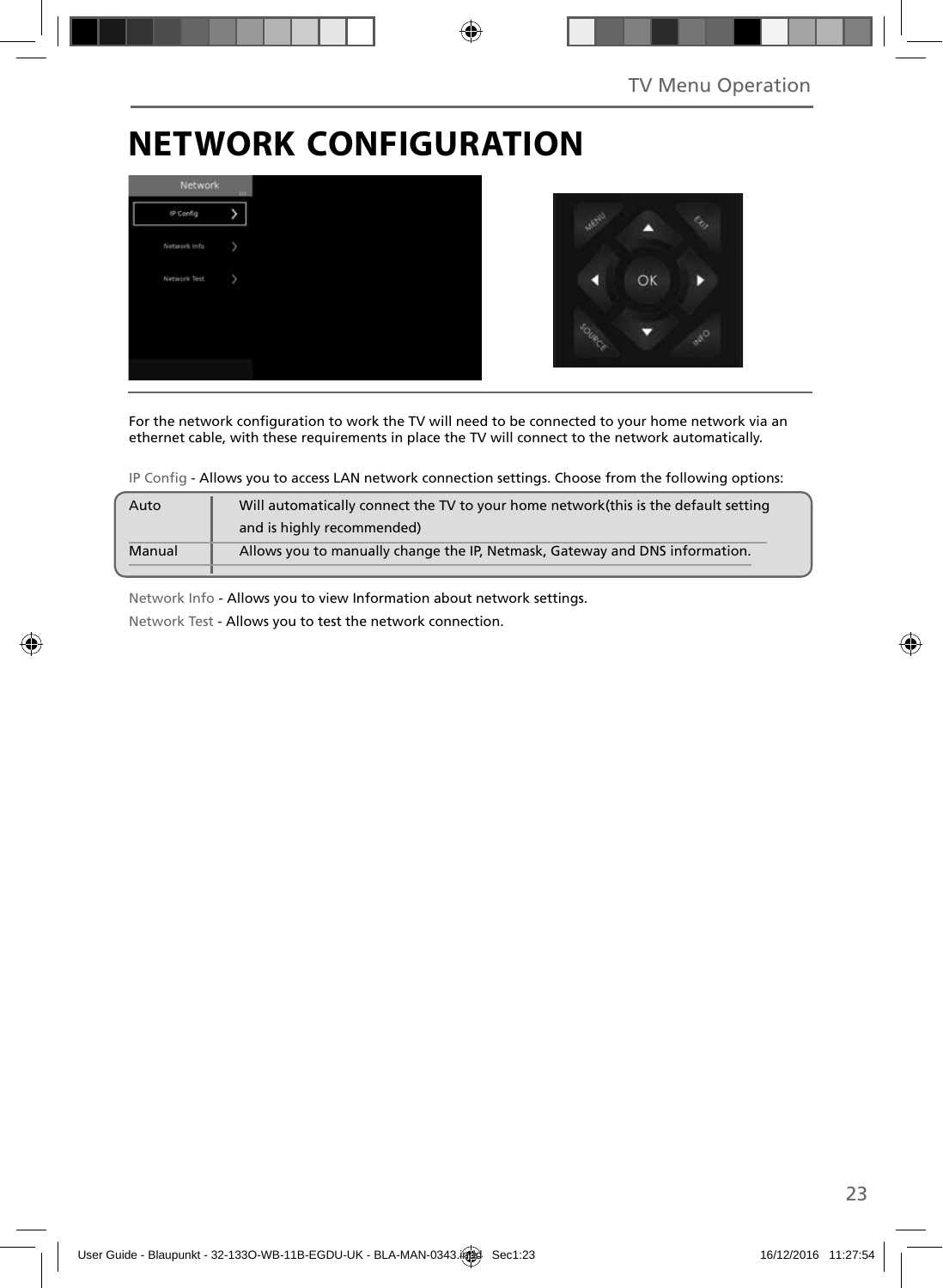# **7 DAY TV GUIDE**

TV Guide is available in Freeview TV mode. It provides information about forthcoming programmes (where supported by the Freeview channel). You can view the start and end time of all programmes and on all channels for the next 7 days and set reminders.

1) Press [TV GUIDE]. The following 7 Day TV Guide will appear:

| 10:52 AM<br>09.05.2016<br>1 BBC ONE Oxford<br>PROGRAMME GUIDE |                   |                                                           |       |                          |          |                                 |                                   |                       |                     |                             |       |                     |
|---------------------------------------------------------------|-------------------|-----------------------------------------------------------|-------|--------------------------|----------|---------------------------------|-----------------------------------|-----------------------|---------------------|-----------------------------|-------|---------------------|
|                                                               |                   | Now                                                       | 11:00 |                          | 11:30    |                                 | 12:00                             |                       | 12:30               |                             | 13:00 |                     |
|                                                               | <b>BBC ONE Ox</b> | Homes Under                                               |       |                          |          |                                 | Neighbourhood Blues Oxford Street |                       | <b>Bargain Hunt</b> |                             |       | <b>BBC News at </b> |
| $\overline{z}$                                                | <b>BBC TWO</b>    | Victoria                                                  |       | <b>BBC Newsroom Live</b> |          |                                 |                                   | <b>Daily Politics</b> |                     |                             |       | Coast Athle         |
| 3                                                             | IV                |                                                           |       | <b>This Morning</b>      |          |                                 |                                   |                       |                     | Loose Women                 |       |                     |
| 4                                                             | Channel 4         | Ramsay's Kitchen Nightmares  Four in a Bed  Four in a Bed |       |                          |          |                                 |                                   |                       |                     | Four in a Bed Four in a Bed |       |                     |
| 5                                                             | Channel 5         | The Wright Stuff                                          |       |                          |          | <b>GPs: Behind Closed Doors</b> | $\sim$                            |                       |                     | <b>Cowboy Builders</b>      |       | Home                |
| 6                                                             | ITV <sub>2</sub>  | <b>Royal Pains</b>                                        |       |                          |          | <b>Dinner Date</b>              |                                   | Emmerdale             |                     | Coronation  Coron           |       |                     |
| 7                                                             | That's Oxfor      | <b>Talk Oxford</b>                                        |       |                          |          |                                 |                                   | Oxfordshire News Now  |                     |                             |       |                     |
| 9                                                             | <b>BBC FOUR</b>   |                                                           |       |                          |          |                                 | This Is BBC Four                  |                       |                     |                             |       |                     |
|                                                               | <b>Info</b>       |                                                           |       |                          | Freeview |                                 |                                   | Remind                |                     | Prev Day                    |       | Next Day            |

2) Navigate through the menu using  $\blacktriangle \blacktriangledown \blacktriangleright \blacktriangleleft$ .

You can now:

Set a reminder by pressing GREEN

View a previous day by pressing YELLOW

View the next day by pressing BLUE

Record a programme by pressing RED (Function for PVR models only, USB device must be connected) View further information about the programme by pressing INFO

3) Press [EXIT] to exit the 7 day TV Guide

### Channel List

To view the channel list, please ensure that the TV is set to either the analogue or digital source and no menus or TV notifications are displayed.



1) Press [OK] on the remote control and the channel list menu will appear.

2) Scroll through the channel list by using  $\blacktriangle \blacktriangledown$  buttons then press [OK] to view the channel that is currently highlighted.

3) Scroll through different types of channels such as Freeview/ALL/ Digital TV/Radio/data and HD channels by using  $\blacklozenge$  buttons.

4) Press [EXIT] to exit the channel list.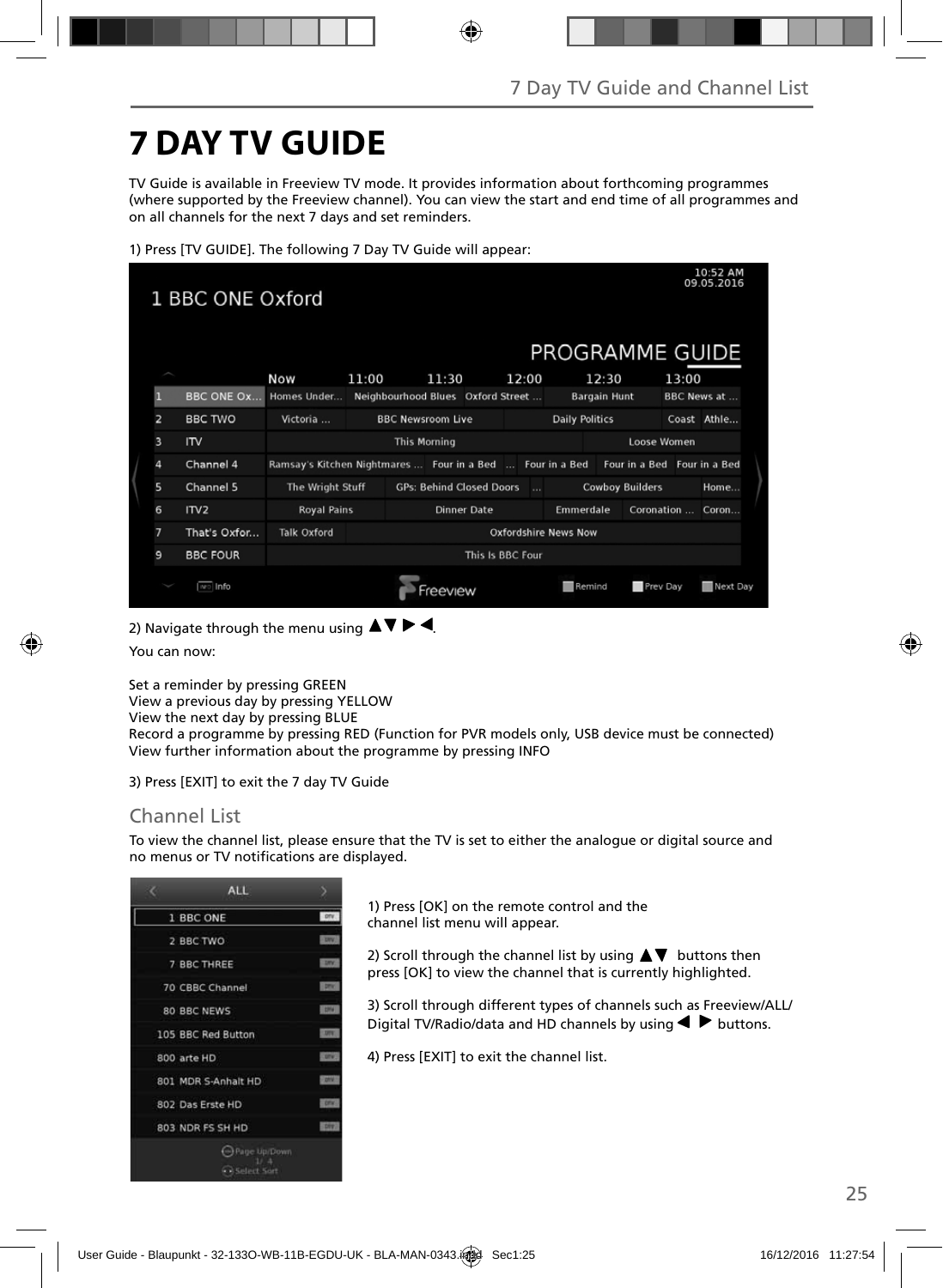# **USB MODE/MEDIA PLAYER**

USB mode offers playback of various different types of content that you have saved on your USB Memory Stick.

On switching to USB source the below menu screen will appear. The content will be divided into Photo, Music, Movie and Text based on file type.



1) You can navigate through the menus using the scroll  $\triangle \blacktriangledown \blacktriangleright \blacktriangleleft$  buttons. To confirm the item you wish to play/view press [OK] button.

| hisbisda1   |                 |               |                  | Distriction 17, 494-0, Total 24. | 1/2         |
|-------------|-----------------|---------------|------------------|----------------------------------|-------------|
| <br>Return. | ciplus_cvt_6488 | amac_cvt_6308 | <b>MSTPVR</b>    | FOUND 000                        | xhdcp20_cvt |
| FOUND 001   | Yousee TS       | OVT           | <b>FOUND.002</b> | 1 kHz                            | 1kHz        |
| 100-500Hz   | hotp_cvt_6488   | chata hudba   | MP3              | new OSD                          | FOUND DOA   |

2) Select the drive you require. (If your drive only has 1 partition you will only see 1 item).



3) You can now access the item. Press OK to view. 4) While viewing, you can control the item by



using the remote control buttons (below) or by pressing (i) and using  $\triangle \blacktriangledown \blacktriangleright \blacktriangleleft$  and (OK)



**Tip:** If you experience a playback issue, please ensure the files being used are the correct format (example - the picture plays but no sound) See technical specification page for compatible file types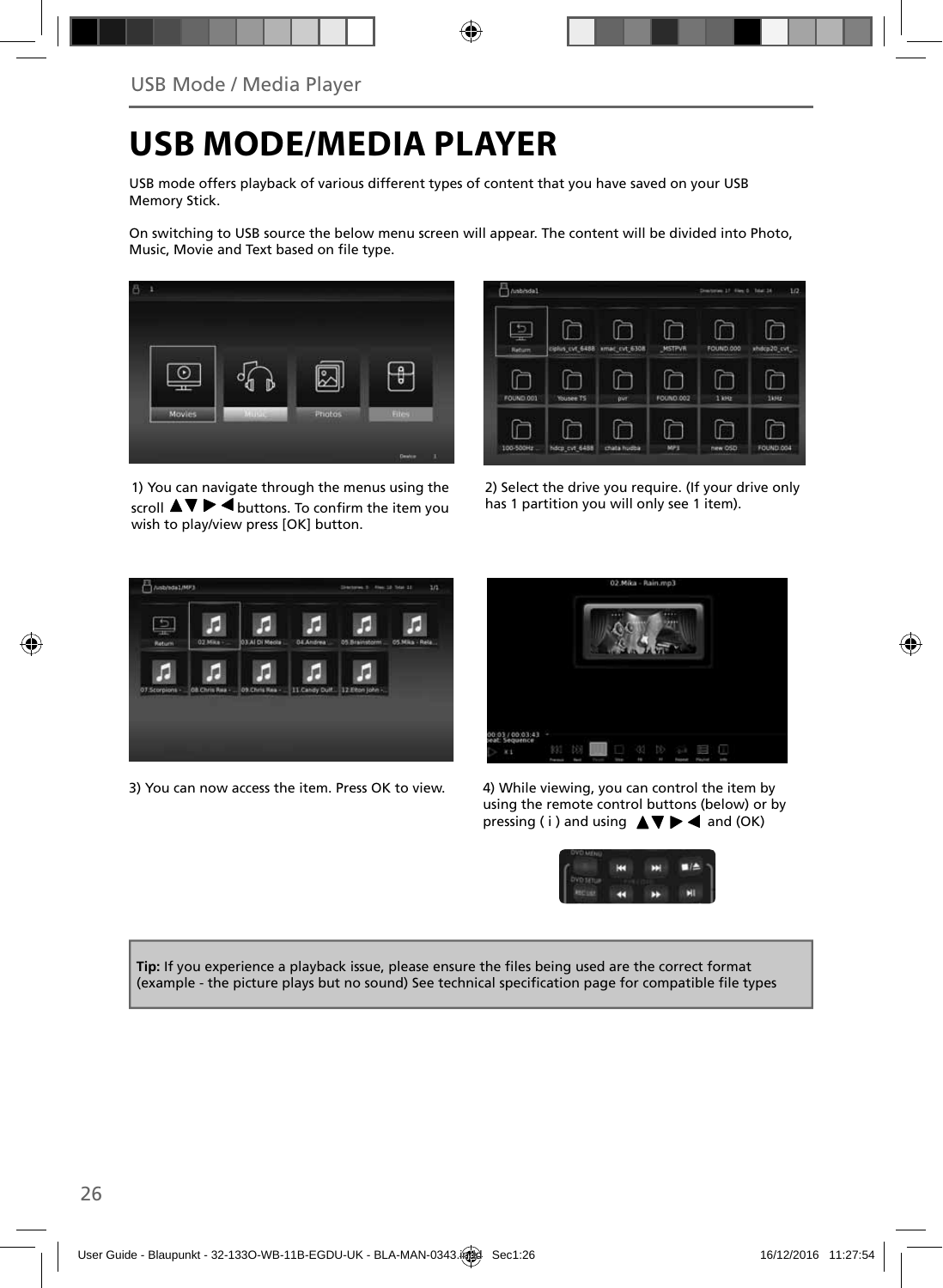# **USB RECORD - FREEVIEW/SOARVIEW MODE**

USB RECORD – FREEVIEW/SAORVIEW MODE - FOR MODELS WITH THE PVR FUNCTION ONLY

Built into this television is a USB record facility. This function is available in Freeview/Soarview mode when used in conjunction with a compatible USB memory stick or USB hard drive. The benefits of this are as follows:

- Pause live TV and then playback, fast forward and rewind (up to live TV)
- One button record, if you decide you want to record the current programme
- Easy programmable recording from the 7 day TV Guide

Due to the nature of the product, it is necessary to use a high speed USB memory stick (as the TV reads from and writes to the memory stick at the same time, some memory sticks may not be suitable).

You can purchase high speed memory sticks from some computer stores, alternatively, we have a selection of tested and compatible memory sticks available to purchase directly from the helpline/web site.

Recommended Minimum Specification - USB Memory Stick

| Read Speed         | 20 Mb/s (MegaBit Per Second) |
|--------------------|------------------------------|
| <b>Write Speed</b> | 6 Mb/s (MegaBit Per Second)  |

**If you wish to use a USB portable hard drive larger than 32GB, please refer to the FAQ section at the rear of this user guide.**

### Pause Live TV (Time Shift)

#### Pausing Live TV is very simple.



 $\left(\mathbf{H}\right)$  - Press the play/pause button and the television will pause and the live content will be recorded. To resume watching press play/pause again.

 $\left(\bullet\right)$  - Press fast forward to go forward in a recording (i.e. to skip adverts).

 $\bigcirc$  - Press fast rewind to go back in a recording (i.e. if you fast forwarded too far).

Tip: When you switch the TV to standby or change channel the Time Shift memory is wiped. To restart time shift you must press play/pause button.

### One Button Record

At any point in time you may decide to record the current programme that you are watching. To do this you need to press the red button highlighted below.



### Playback files from Record list

To playback recorded files you will be required to have the TV set to the Freeview/Saorview source mode. Once set to the correct source, access the recorded list by pressing the REC LIST (Recorded List) button on the remote control, the recorded list should now appear on the screen, press OK on the chosen file to start.



Tip: This television contains one TV tuner, therefore it can only record the channel you are watching or record one channel while the television is in standby mode.

Note: USB record function is only available in Digital/Freeview TV mode. Due to copyright laws and illegal copying/recording it is not possible to record to/from any other input/output source.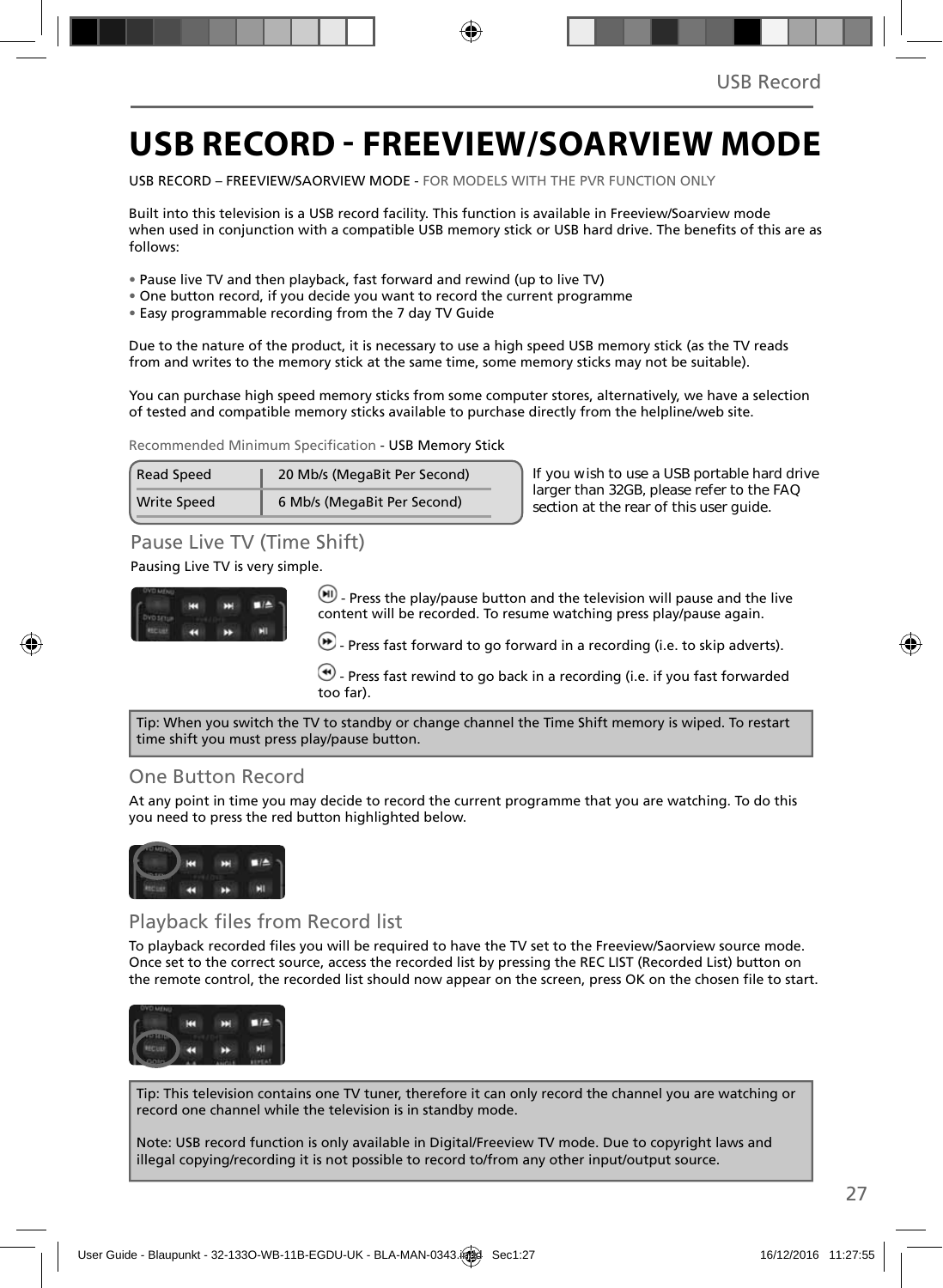# **DVD SETUP** Applies to models with built-in DVD players only





To enter this menu please ensure the TV is in DVD source & press [DVD SETUP]

If you wish to make changes to any of the default settings, use the scroll  $\Box \Box \Box \Box$  buttons. To confirm any settings press [OK] button. To exit this menu at anytime, press [DVD SETUP] button.

| 4:3 Pan scan   | PS Traditional picture format, often used on old film        |
|----------------|--------------------------------------------------------------|
| 4:3 Letter box | LB Traditional picture which has been adapted for widescreen |
| Wide           | 16:9 Widescreen picture format                               |

**Speaker Setup** - Choose from the following options

| LT/RT  | Converts from multi-channel sound to mono   |
|--------|---------------------------------------------|
| Stereo | Converts from multi-channel sound to stereo |

**Dual Mono** - Choose from the following options

| Stereo   | Outputs 2 channels of sound both left and right                  |  |
|----------|------------------------------------------------------------------|--|
| Mono L   | Outputs left side sound                                          |  |
| Mono R   | Outputs right side sound                                         |  |
| Mix Mono | Outputs a single channel of sound but mix between right and left |  |

**Dynamic Range** - This is the difference between the quietest and loudest sounds. This setting works only with DVD discs recorded in Dolby digital.

| Full             | Set this to listen with the range recorded on the disc                              |
|------------------|-------------------------------------------------------------------------------------|
| $\overline{3/4}$ | Set this to listen with a range equivalent to a normal television                   |
| $\overline{1/2}$ | Set this to listen with a smaller difference between the maximum and minimum volume |
| 1/4              | Set this to listen with a smaller difference between the maximum and minimum volume |
| Off              | Set dynamic range to off                                                            |

**TV Type** - Choose from the following options

| PAL         | For discs from UK/Europe, Asia, Australia etc |
|-------------|-----------------------------------------------|
| Multi       | For both NTSC and PAL                         |
| <b>NTSC</b> | For discs from North America, Japan etc       |

**Default** - Choose from the following options

| Reset | Resets all options in the 'DVD setup' menu back to the default settings |
|-------|-------------------------------------------------------------------------|
|       |                                                                         |

Tip: This TV/DVD player is pre-set to play Region 2 DVDs. In the event you wish to use the TV/DVD in another country that uses different region discs, please visit www.umc-uk.co.uk. Select 'Product Support', 'Changing Region'.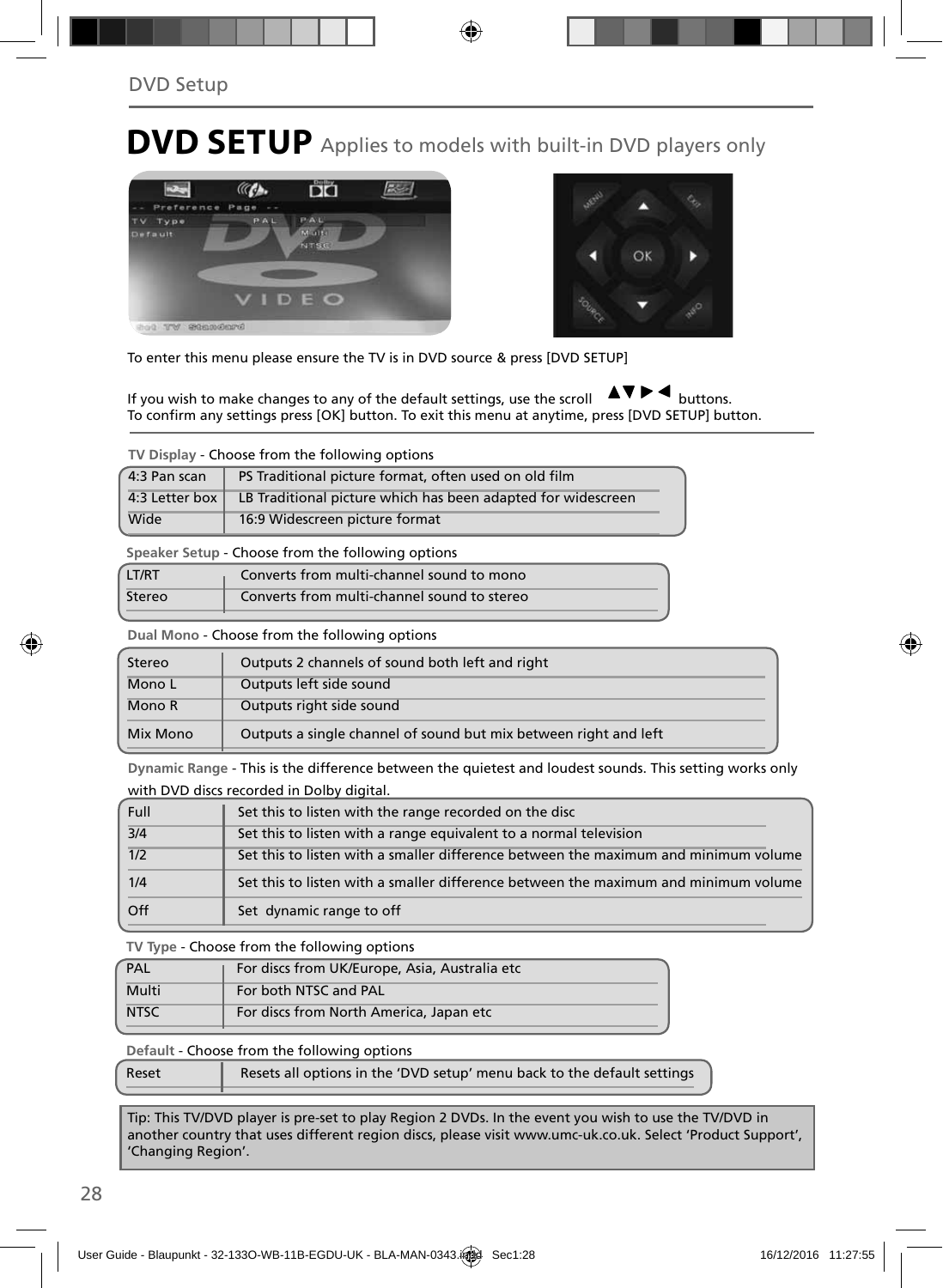# **USING YOUR TV WITH A SKY DIGITAL SET TOP BOX**

#### **Option 1) Connecting your TV to your Sky box (when both the TV and Sky Box are located in the same room)**

Depending on your Sky Box & TV model, connect either by SCART or HDMI cables (available separately) .

If connecting by SCART, select the 'Input source' on the TV as SCART. If your TV does not have SCART, please refer to 'Connections' pages in this user guide for alternative ways to connect.

If connecting by HDMI, select the 'Input source' on the TV as HDMI (if the TV has more than 1 HDMI port, ensure you select the input source to match the HDMI numbered port on the rear of the TV).

If you wish to use your Sky remote to operate the TV's functions, you will need a Sky remote control (Revision 9 or later) and you will need to program a 4 digit code into it. See bottom of this page.

#### **Option 2) Connecting your TV to your Sky box (when your Sky box is located in a different room to the TV)**

Please note, if you are adding a 'Magic Eye/TV Link' to your system so that you can use your Sky remote control to change the Sky channel in the room where the 2nd TV is located, please refer to the instructions included with the TV link/magic eye in order to ensure the RF or RF2 output on your Sky box is powered on. (The red LED light on the TV link/magic eye will light up if the RF / RF2 output is correctly set



up) If you do not have the instructions that came with the TV link/magic eye, instructions on how to do it can be found on our web site.

1) To tune the TV to the Sky box, on the 2nd TV, select the 'Analogue' input source.

2) Select the channel that you wish to store the Sky box/channel on. (If you do not use channels 1-5 because you no longer have analogue terrestrial channels after digital switchover, you may choose to select channel 1 to store the Sky box/channel, if you still have and use analogue channels 1-5, you may for example decide that channel 6 is the best option for you)

3) Press the corresponding number on the remote control to select the desired analogue channel chosen as per point 2 above.

4) On the TV remote control, press Menu. Now navigate through the menus to select Manual Tuning or Analogue Manual tuning (refer to the Tuning/Channel menu section of this user guide if necessary)

5) Manually tune in the channel (usually, the Sky box is at a frequency between 800Mhz and 850Mhz) once the Sky box/channel is found, press 'OK' to store it.

If you wish to use your Sky remote to operate the TV's functions, you will need a Sky remote control (Revision 9 or later) and you will need to programme a 4 digit code into it. See below.

**Using a Sky remote or a universal remote to operate your TV** 

**Sky remote control** - If you wish to use your Sky remote to operate the basic functions of your TV, you need to program a 4 digit code into it. Please note - you will need a Sky Revision 9 remote control (or later). **The code required for this television is 2134.** If you wish to upgrade/replace your existing Sky remote control to the latest version, you can do so on our website.

**Universal remote control** - If you wish to use a Universal remote control to operate your TV, please refer to the website for a full list of codes. (Please note we only have codes for One for All branded remote controls, if you have an alternative brand of Universal remote, please refer to the manufacturer for the code.)

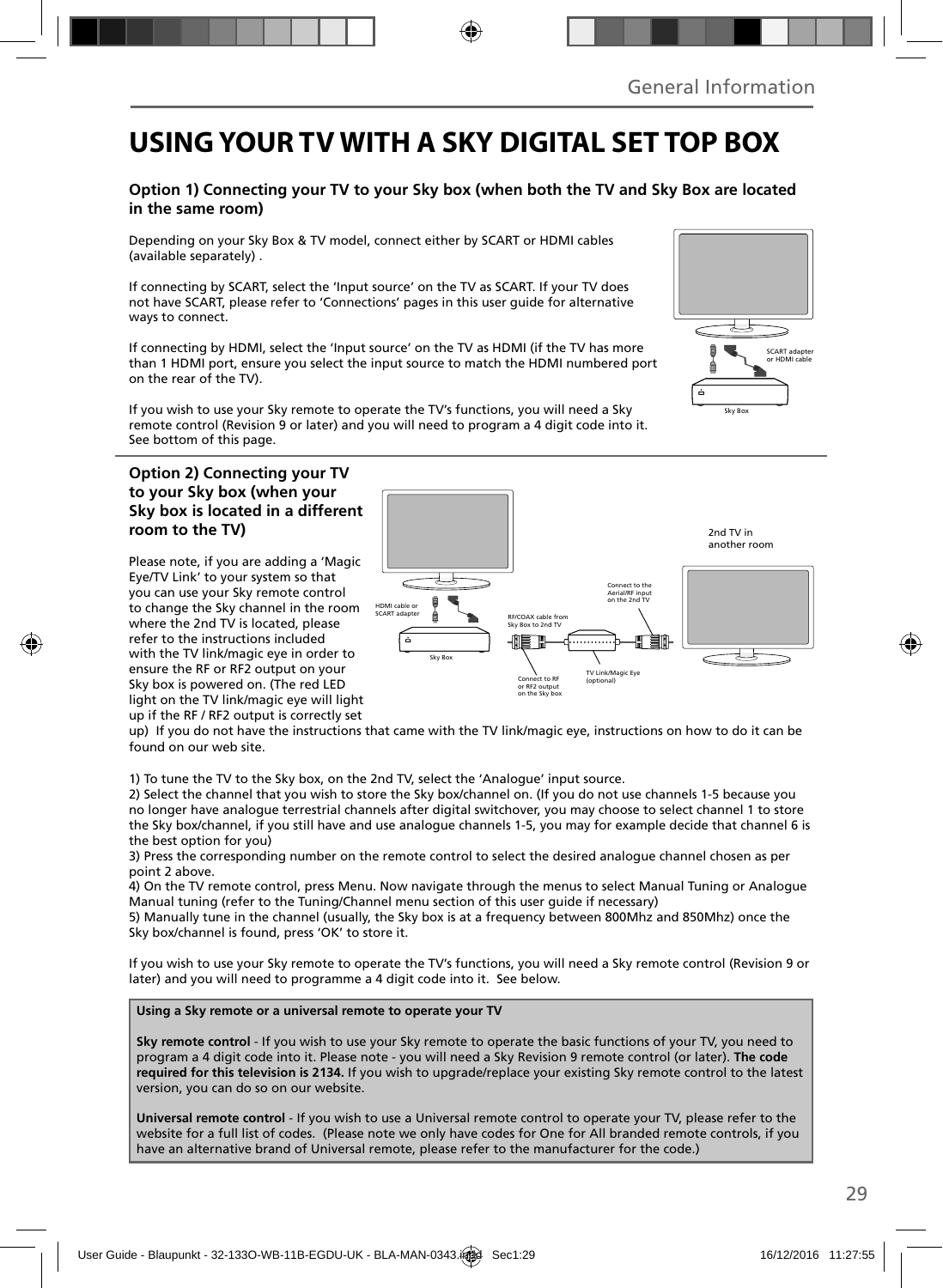# **FREQUENTLY ASKED QUESTIONS**

| General                    | I would like to have louder<br>sound by connecting additional<br>speakers. For TV models with<br>digital optical audio output.        | Option 1) Use the 3.5mm headphone output and a 3.5mm to phono cable (available<br>separately) to connect to an amplifier/surround sound system. Please note this will<br>deactivate the TV's built in speakers.<br>Option 2) Connect a digital optical audio cable from the TV's digital optical audio output to<br>your amplifier/surround systems digital optical audio input.                                                                                                                                                                                                                                                    |
|----------------------------|---------------------------------------------------------------------------------------------------------------------------------------|-------------------------------------------------------------------------------------------------------------------------------------------------------------------------------------------------------------------------------------------------------------------------------------------------------------------------------------------------------------------------------------------------------------------------------------------------------------------------------------------------------------------------------------------------------------------------------------------------------------------------------------|
| General                    | Why are some options in the<br>menu unavailable and greyed<br>out.                                                                    | Some options are only available in certain sources, i.e. HDMI. They are unavailable in the<br>other sources where they have no effect.                                                                                                                                                                                                                                                                                                                                                                                                                                                                                              |
| General                    | Can I stop my TV automatically<br>turning off after 4hrs?                                                                             | Yes, in the 'Time' menu settings, scroll down to Auto standby and select OFF.                                                                                                                                                                                                                                                                                                                                                                                                                                                                                                                                                       |
| TV                         | I have tuned in Digital TV but I<br>am not receiving any or all of the<br>channels and/or the channels I<br>receive are breaking up.  | 1) Check you are in an area that can receive Freeview/Saorview, visit www.freeview.co.uk or<br>www.saorview.ie<br>2) Check you are using an aerial that is able to receive a good digital signal. In most cases,<br>you will need an outdoor digital hi-gain/wideband aerial. In areas that have excellent<br>digital coverage, you may be able to use a loft type aerial but it is highly likely that you will<br>also need to connect a booster between the back of the TV and the TV aerial wall socket.<br>Unfortunately, to receive a good enough digital signal, it is not possible to use a portable/<br>indoor type aerial. |
| TV                         | I have re-tuned my television<br>but when I switch it off it is not<br>storing the channels.                                          | If the TV does not save the channels when you power it off, it's likely the channel database<br>has become corrupt.<br>1) Turn off the TV.<br>2) Remove the RF/Aerial cable from the rear of the TV and then turn the TV back on again.<br>3) Using the remote control, press Menu followed by 8-8-8-8 to enter the initial setup/first<br>time installation menu.<br>4) Press OK (let the TV run the full tuning process).<br>5) Once completed, turn off the TV, reconnect the RF/Aerial cable then turn the TV back<br>on again.<br>6) Repeat steps 3 & 4.                                                                       |
| <b>VCR/DVD</b><br>Recorder | I have connected the TV to my<br>VCR or DVD Recorder via SCART<br>but it is not recording.                                            | In addition to connecting via SCART, you should connect the aerial cable from the wall<br>socket to your VCR/DVD Recorder and another aerial cable from the VCR/DVD Recorder to<br>the TV.                                                                                                                                                                                                                                                                                                                                                                                                                                          |
| Game Consoles              | I have connected my<br>Playstation/Xbox to the TV via<br>HDMI, but I am not receiving<br>any pictures or sound on my<br>Television.   | 1) Ensure the TV is set to on the correct HDMI source.<br>2) Check your settings on your Playstation/Xbox are as per the Playstation/Xbox<br>instruction manual.                                                                                                                                                                                                                                                                                                                                                                                                                                                                    |
| Game Consoles              | I have connected my<br>Playstation/Xbox to the TV via<br>Component cables (red, green<br>& blue) but I am not receiving<br>any sound. | Component cables only provide HD pictures. For the sound you will need to connect the red<br>& white audio cables on the Playstation/Xbox to the red & white phono inputs (or mini AV<br>input where fitted) on the rear of the TV. Please refer to the 'Connections' pages.                                                                                                                                                                                                                                                                                                                                                        |
| System Lock                | I have changed the password<br>on the television and now<br>forgotten it.                                                             | There is a master password of 4711, to gain access to the TV menu and reset the<br>normal password.                                                                                                                                                                                                                                                                                                                                                                                                                                                                                                                                 |
| <b>USB Mode</b>            | I have inserted a USB Memory<br>Key, but the TV does not<br>recognise it.                                                             | Ensure the USB Memory Key is formatted to type FAT32.                                                                                                                                                                                                                                                                                                                                                                                                                                                                                                                                                                               |
| USB Mode                   | Using a USB portable hard drive<br>larger than 32GB.                                                                                  | If you wish to use a portable hard drive larger than 32GB, please note that it must be<br>formatted to the FAT32 file system in order to operate on this TV. Windows XP/Vista<br>computers are only capable of formatting up to 32GB, therefore, you will need a software<br>programme/utility to format larger hard drives.<br>Please refer to the website, www.umc-uk.co.uk, for more information.                                                                                                                                                                                                                                |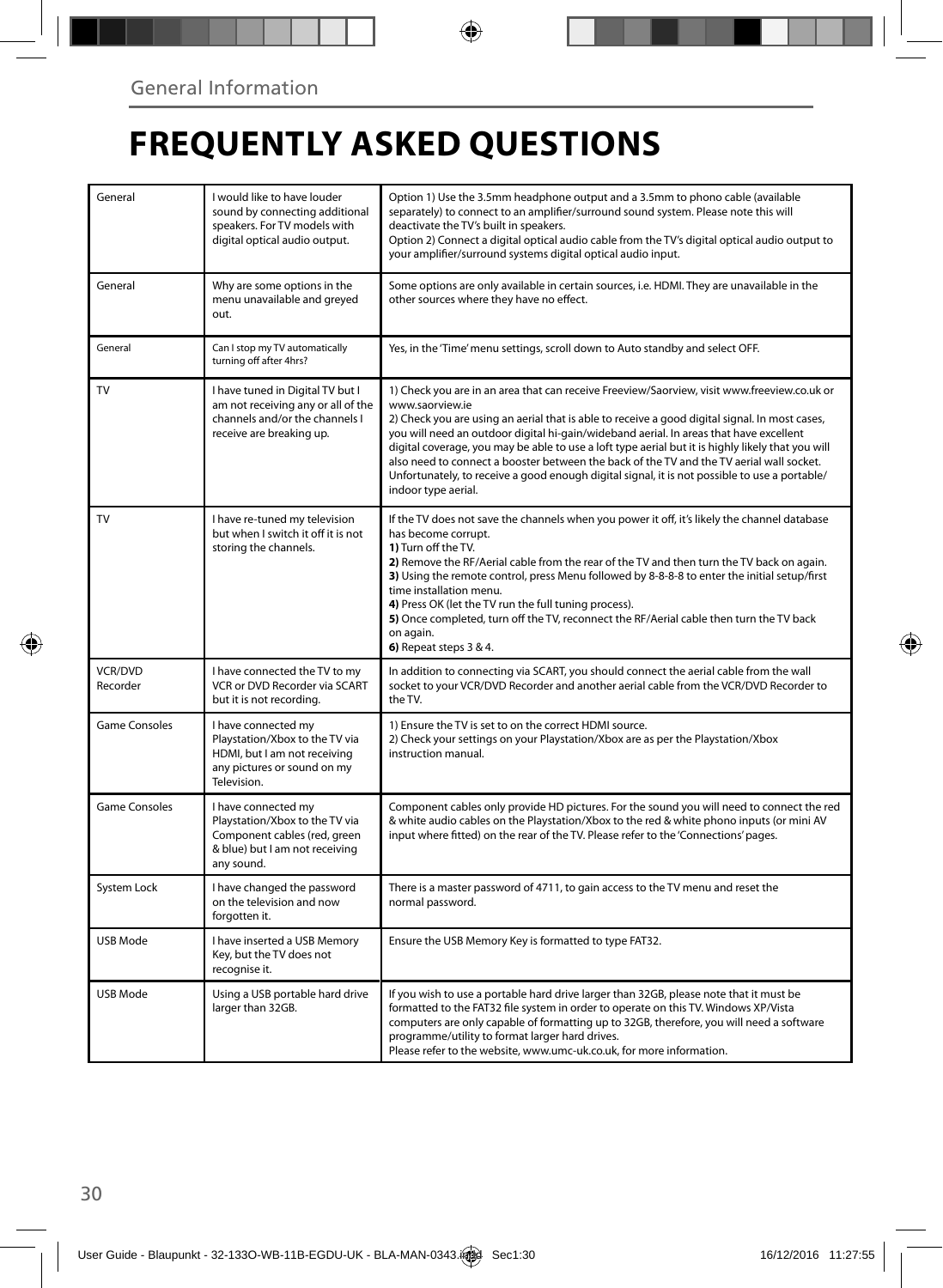# **FREQUENTLY ASKED QUESTIONS**

| DVD (For TV models<br>with DVD only)                           | I have inserted a disc but it is<br>not playing.                                        | 1) Ensure you have inserted the disc facing the correct way.<br>2) Ensure the disc is clean and is not scratched.<br>3) Some copied discs will not play.<br>4) Check the DVD is a region 2 disc – to change the region of the DVD player, refer to<br>www.umc-uk.co.uk, select 'Changing DVD Region' in the 'Product Support' section                                                            |
|----------------------------------------------------------------|-----------------------------------------------------------------------------------------|--------------------------------------------------------------------------------------------------------------------------------------------------------------------------------------------------------------------------------------------------------------------------------------------------------------------------------------------------------------------------------------------------|
| DVD (For TV models<br>with DVD only)                           | I have pressed the eject button<br>but the disc is not coming out.                      | To eject the disc hold the stop/eject button for 4 seconds.                                                                                                                                                                                                                                                                                                                                      |
| <b>USB Record (For TV</b><br>models with PVR<br>function only) | cannot change the channel,<br>access the menu or use the red<br>button.                 | During time shift (pause live TV) you cannot change the channel, access the menu or use<br>the red button.                                                                                                                                                                                                                                                                                       |
| <b>USB Record (For TV</b><br>models with PVR<br>function only) | When using the USB to record<br>the picture 'breaks up' or<br>experience loss of sound. | Check the USB memory stick meets the minimum read speed requirements. Standard<br>definition channels require a read speed of 20 MB/s (Mega Byte per second) and a<br>write Speed of 6 MB/s (Mega Byte per second) HD channels require the read speed of 80<br>MB/s (Mega Byte per second) and a write speed of 40 MB/s (Mega Byte per second). USB 3.0<br>sticks should be used where possible. |
| Freeview HD                                                    | <b>Cannot access all Freeview</b><br>channels.                                          | Some data channels for Freeview can only be obtained when the TV's ethernet port is<br>connected to your router.                                                                                                                                                                                                                                                                                 |
| Freeview HD                                                    | I cannot find the Freeview HD<br>channels.                                              | Freeview HD channels found during tuning will be placed in channel positions above 100.<br>For example, 101 (BBC1 HD), 102 (BBC2 HD) etc.                                                                                                                                                                                                                                                        |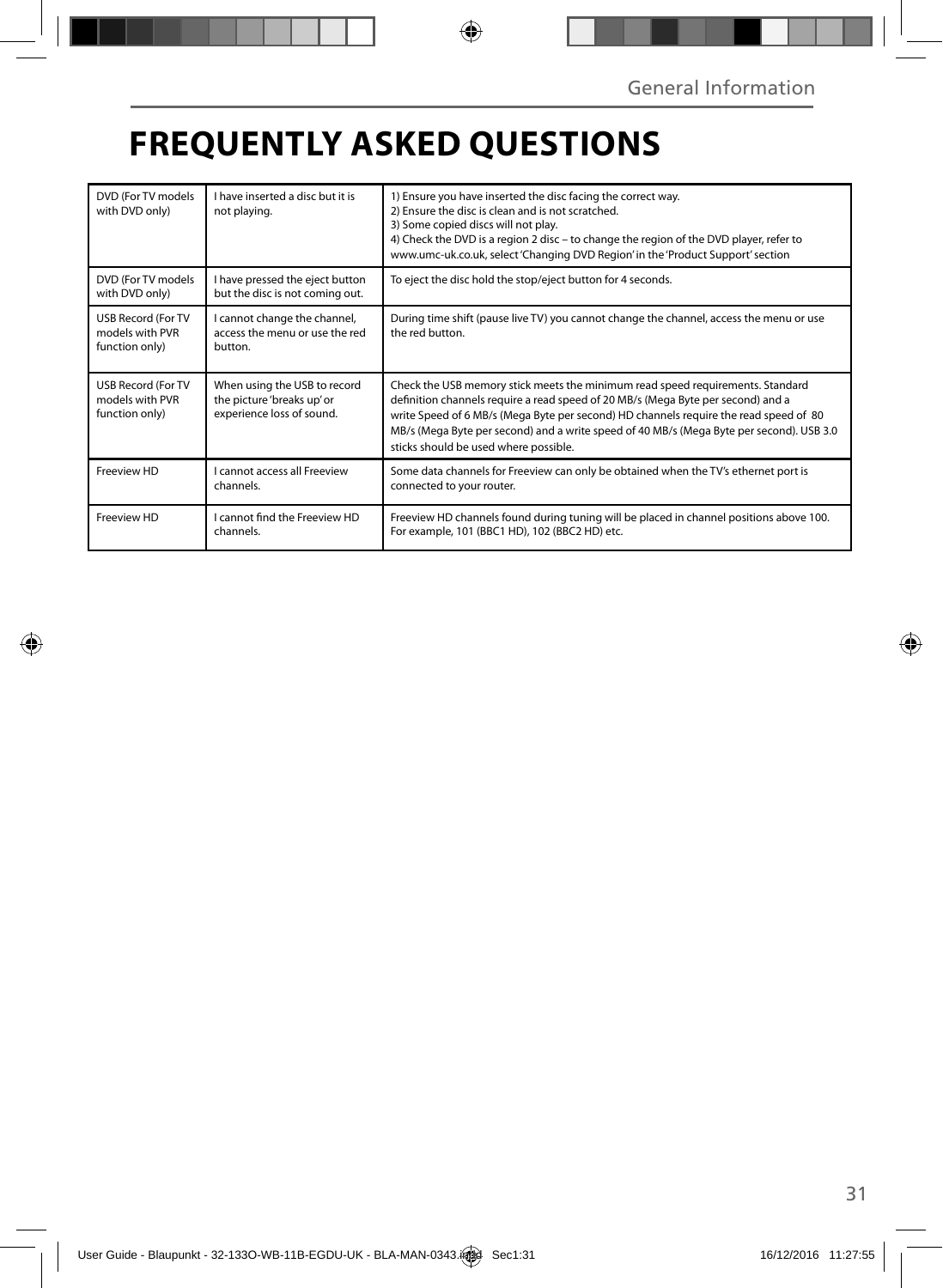# **TECHNICAL SPECIFICATION**

### **Product fiche**

| <b>Trademark</b>               | <b>Blaupunkt</b>                         |                                                                                    |  |
|--------------------------------|------------------------------------------|------------------------------------------------------------------------------------|--|
| <b>Model ID</b>                | 32/1330-WB-11B-EGP<br>32/1330-WB-11B-EGU | (Models with built in<br>DVD player)<br>32/1330-WB-11B-EGDP<br>32/1330-WB-11B-EGDU |  |
| Energy effiency class          | $A+$                                     |                                                                                    |  |
| Visible screen size (diagonal) | 81 cm / 32 inches                        |                                                                                    |  |
| On mode power consumption      | 31.0W                                    |                                                                                    |  |
| Annual energy consumption *1   | 45 kWh                                   |                                                                                    |  |
| Standby power consumption *2   | $<$ 0.50 W                               |                                                                                    |  |
| Off mode power consumption     | 0W                                       |                                                                                    |  |
| Screen resolution              | 1366 (H) x 768 (V)                       |                                                                                    |  |
|                                |                                          | .                                                                                  |  |

\*1: Energy consumption XYZ kWh per year, based on the power consumption of the television operating 4 hours per day for 365 days. The actual energy consumption will depend on how the television is used. \*2: When the TV is turned off with the remote control/standby button and no function is active.

### **Additional Technical Information**

| <b>RF</b>                        | 75 ohm Antenna / Analog / DVB                                                                                                                                            |                                                           |  |
|----------------------------------|--------------------------------------------------------------------------------------------------------------------------------------------------------------------------|-----------------------------------------------------------|--|
| Inputs                           | 3 x HDMI, 2 x USB, 1 x SCART, 1 x RJ45 (Ethernet),<br>1 x Component/YPbPr, 1 x Composite Video/CVBS, 1x L/R Audio<br>shared for Composite Video/CVBS and Component/YPbPr |                                                           |  |
| <b>Sound Outputs</b>             | 1 x Digital Optical Audio output, 1 x 3.5mm Headphone                                                                                                                    |                                                           |  |
| Speaker* / Amplifier Watts (RMS) | $2 \times 10 / 2 \times 8$                                                                                                                                               |                                                           |  |
| Voltage and power consumption    | 110-240V 50 / 60Hz<br>31/45/70W<br>(ecomode/standard/max)                                                                                                                | 110-240V 50 / 60Hz<br>31/45/80W<br>(ecomode/standard/max) |  |
| Dimensions including stand (mm)  | 739 W x 493 H x 180 D                                                                                                                                                    |                                                           |  |
| Net weight (Kgs)                 | 4.9                                                                                                                                                                      | 5.3                                                       |  |
| <b>Wall Mounting</b>             | VESA 200 x 100 (mm)                                                                                                                                                      |                                                           |  |

\* JBL speakers (full range and tweeter)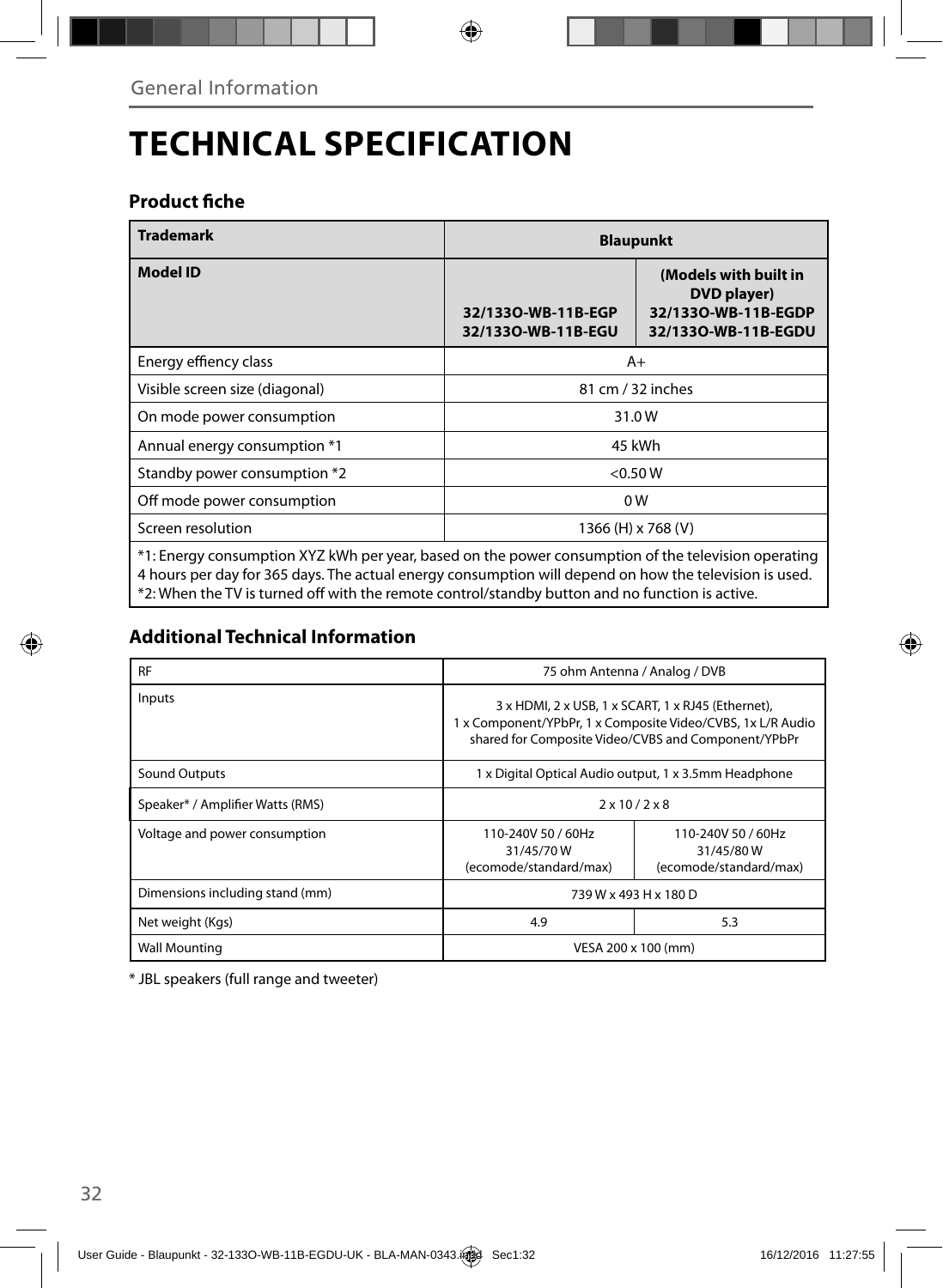# **TECHNICAL SPECIFICATION**

### **Compatible files in USB Mode**

|                 |              | Codec                          |                        |                                                                         |
|-----------------|--------------|--------------------------------|------------------------|-------------------------------------------------------------------------|
| Media           | File Ext.    | Video                          | Audio                  | Remark                                                                  |
|                 |              |                                |                        | Max Resolution: 1920x1080                                               |
|                 | .mpg         | MPEG-1, MPEG-2                 | MP3, AAC,<br>AC3, PCM, | Max Data Rate: 40 Mbps                                                  |
|                 |              | Xvid, MJPEG                    |                        | Max Resolution: 1920×1080<br>Max Data Rate: 20 Mbps                     |
| <b>MOVIE</b>    | .avi         | MPEG-4 SP/ASP,<br>H.263/H.264  |                        |                                                                         |
|                 | .ts          | MPEG-2,<br>H.264, HEVC         |                        |                                                                         |
|                 | .mov<br>.mkv | MPEG-4 SP/ASP,<br>H.263/H.264, |                        |                                                                         |
|                 | .dat         | <b>HEVC</b><br>MPEG-1          |                        |                                                                         |
|                 | mp4          | MPEG-4 SP/ASP,<br>H.263/H.264, |                        |                                                                         |
|                 |              | <b>HEVC</b>                    |                        |                                                                         |
|                 |              | MPEG-1, MPEG-2                 |                        | Max Resolution: 720×576                                                 |
|                 | .vob         | MPEG-2                         |                        | Max Data Rate: 40 Mbps                                                  |
| <b>MUSIC</b>    | .mp3         | $-$                            | MP3                    | Sample Rate: 8K~48KHz<br>Bit Rate: 32K~320Kbps                          |
|                 | .m4a/.aac    | $-$                            | AAC                    | Sample Rate: 16K~48KHz<br>Bit Rate: 32K~442Kbps<br>Channel: Mono/Stereo |
|                 | .jpg/        | Progressive JPEG               |                        | Max Resolution: 1024×768                                                |
|                 | .jpeg        | <b>Baseline JPEG</b>           |                        | Max Resolution: 15360×8640                                              |
| PHOTO           | .bmp         | <b>BMP</b>                     |                        | Max Resolution: 9600×6400                                               |
|                 |              |                                |                        | Pixel Depth: 1/4/8/16/24/32 bpp                                         |
|                 | .png         | Non-Interlaced                 |                        | Max Resolution: 9600×6400                                               |
|                 |              | Interlaced                     |                        | Max Resolution: 1280×800                                                |
|                 | .srt         | SubRip                         |                        |                                                                         |
|                 | .ssa/.ass    | SubStation Alpha               |                        |                                                                         |
| <b>SUBTITLE</b> | .smi         | SAMI                           |                        |                                                                         |
|                 |              | SubViewer                      |                        | SubViewer 1.0 & 2.0 Only                                                |
|                 | .sub         | MicroDVD                       |                        |                                                                         |
|                 |              | DVDSubtitleSystem              |                        |                                                                         |
|                 |              | SubIdx (VobSub)                |                        |                                                                         |
|                 | .txt         | TMPlayer                       |                        |                                                                         |